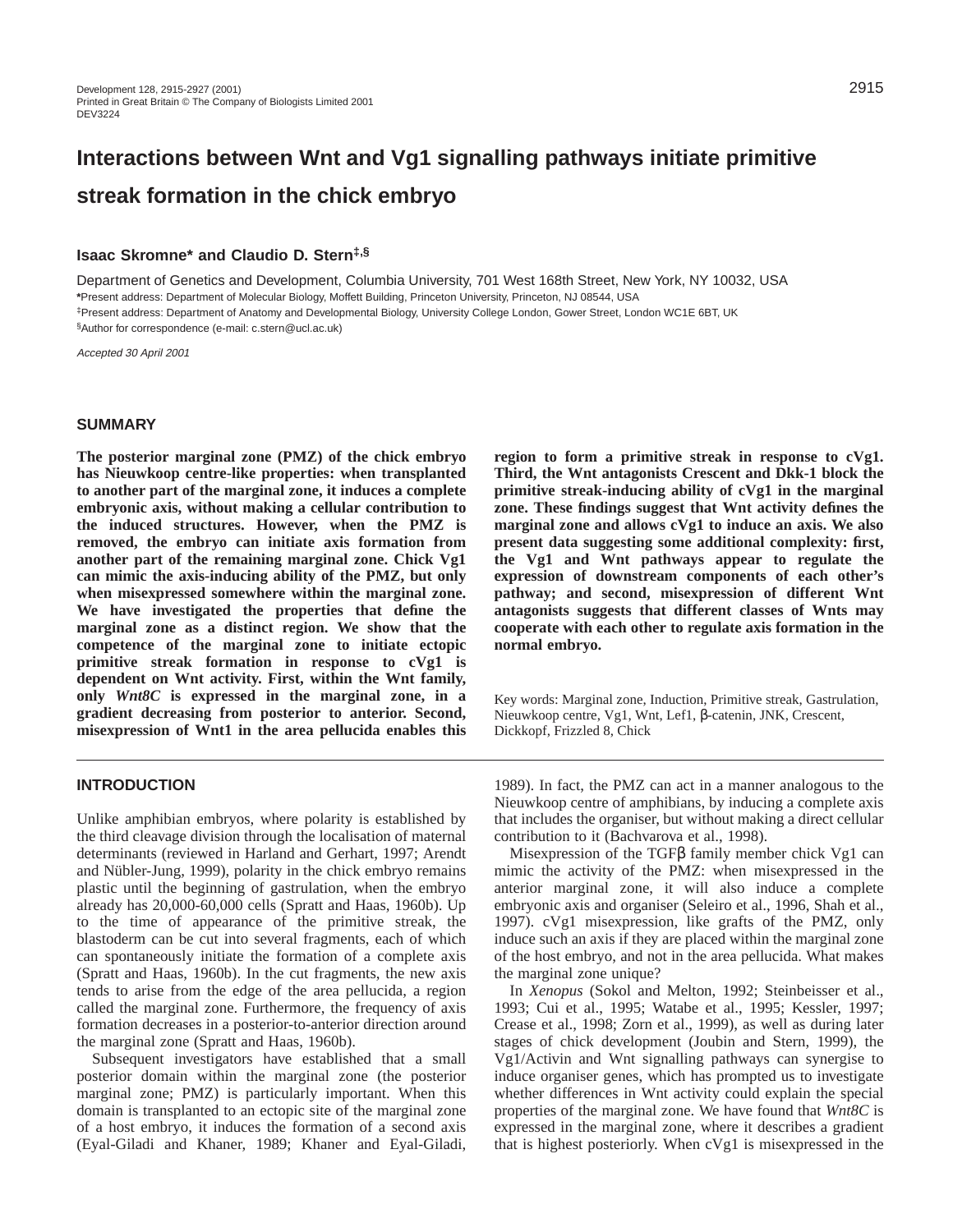# 2916 I. Skromne and C. D. Stern

anterior marginal zone together with the Wnt antagonists Crescent or Dkk1, axis induction is inhibited. Furthermore, ectopic Wnt expression is able to overcome the inability of cVg1 to induce an axis in the area pellucida. Based on these results, we propose that *Wnt8C* defines the marginal zone and limits the ability of regions of the embryo to respond to cVg1. We also present data to suggest that the Vg1 and Wnt pathways regulate the expression of downstream components of each other's pathway. Finally, we show that different Wnt antagonists have distinct effects, suggesting that different classes of Wnts cooperate to regulate axis formation in the normal embryo.

# **MATERIALS AND METHODS**

# **Embryo culture**

Fertile White Leghorn hens' eggs (SPAFAS, CT) were incubated for 1-20 hours to obtain embryos between stage X EG&K (Roman numbers for pre-primitive streak stages; Eyal-Giladi and Kochav, 1976) and stage 5 HH (Arabic numerals for later stages; Hamburger and Hamilton, 1951). Embryos were explanted in modified New culture as described previously (New, 1955; Stern and Ireland, 1981). Aggregates of COS cells or RatB1a fibroblasts were grafted onto the marginal zone or area pellucida of the embryo using a micropipette. The posterior end of the embryo was marked with carbon particles (Carbon Lampblack, Fisher). Embryos were incubated at 38°C in a humidified chamber for different periods of time, fixed, and processed for whole-mount in situ hybridisation and immunohistochemistry.

#### **Whole-mount in situ hybridisation**

Embryos were fixed in 4% formaldehyde, 2 mM EGTA in phosphatebuffered saline (PBS, pH 7.0) for 1 hour at room temperature or overnight at 4°C, and then stored in 100% methanol at −20°C. In situ hybridisation using digoxigenin-labelled riboprobes was performed at 68°C as described previously. The molecular markers studied in this work are *cBra* (Ch-T, a gift from J. C. Smith; Kispert et al., 1995, Knezevic et al., 1997), *chordin* (Streit et al., 1998), *cFGF8* (a gift from J. C. Izpisúa-Belmonte), *goosecoid* (Izpisúa-Belmonte et al., 1993), *cLef1* (a gift from J. C. Izpisúa-Belmonte; Kengaku et al., 1998), *cNodal* (a gift from M. Kuehn; Jones et al., 1995), *cVg1* (Shah et al., 1997), *Wnt8C* (a gift from J. Dodd; Hume and Dodd, 1993), and *cWnt1, cWnt3, cWnt3a, cWnt4, cWnt5a, cWnt5b, cWnt6, cWnt7b, cWnt8, cWnt10* and *cWnt11* (gifts from A. McMahon; Hollyday et al., 1995).

#### **Myc or HA immunohistochemistry**

After in situ hybridisation, embryos were processed for immunohistochemistry as described previously (Streit et al., 1997) using monoclonal anti-Myc (9E10, Evans et al., 1985) or anti-HA (Mono HA.11, Berkeley Antibody Co.) antibodies at a final concentration of 1:4 or 1:1000, respectively. A goat anti-mouse IgG HRP-linked secondary antibody (Jackson Immunoresearch) was used at a final concentration of 1:2000 and the peroxidase reaction carried out using 3,3′-diaminobenzidine (Sigma, MO) as a substrate (Streit et al., 1997). After in situ hybridisation and immunohistochemistry, embryos were transferred to a chamber slide and photographed using bright field optics on Fuji 64T film. Some embryos were embedded in Paraplast and sectioned at 10 µm.

# β**-catenin immunohistochemistry and confocal microscopy**

Detection of β-catenin followed a previously described protocol (Schneider et al., 1996) using a rabbit anti β-catenin antiserum (a gift of R. Moon). Embryos were fixed for 10 minutes in 4% formaldehyde in PBS and stored overnight in 80% methanol:20% DMSO at −20°C. After rehydrating the embryos in 50% methanol:50% PBS, embryos were washed in PBS and incubated in blocking buffer (BB; 20% bovine serum albumen in PBS) for 1 hour at 4°C. Rabbit antiserum was then added to a final concentration of 1:500 and the embryos incubated overnight at 4°C. After five 1 hour washes in PBS at room temperature, embryos were incubated in BB for 1 hour at 4°C. Cy5 conjugated goat anti-rabbit IgG antibody (Jackson Immunoresearch) was then added to a final concentration of 1:500 and the embryos incubated overnight at 4°C. After five 1 hour washes in PBS at room temperature, embryos were incubated for 5 minutes in 10 µg/ml propidium iodide (Sigma) in PBS and then washed extensively in PBS before being transferred to a chamber slide and mounted in Gelvatol (Stern and Holland, 1993). The epiblast layer of the embryos was examined using a Zeiss LSM 410 confocal laser-scanning system with a 15 mW Argon-Krypton laser attached to a Zeiss Axiovert 100TV inverted microscope, and a 63× water immersion objective with a numerical aperture of 1.2. Propidium iodide and Cy5 were excited at 568 and 647 nm, respectively. Optical sections 1 and 5 µm apart were taken and analysed individually and as a stack using Scion Image 1.62 and Adobe Photoshop 5.5.

# **DNA constructs**

To facilitate detection of Crescent using an anti-Myc monoclonal antibody (9E10; Evans et al., 1985), a full-length Crescent (Pfeffer et al., 1997) cDNA (a gift from J. C. Izpisúa-Belmonte) was digested with *Not*I and *Nae*I, removing the last 13 amino acids of the protein. A 944 bp fragment was purified and cloned in frame into pcDNA3.1(−)/Myc-His A (Invitrogen) that had been digested with *Not*I and *Eco*RV. The integrity of the construct was confirmed by sequencing.

#### **Isolation of Wnt cDNA clones**

A RT-PCR approach was used to identify novel Wnt factors expressed in the pre-primitive streak stage chick embryo. The degenerate primers designed to recognise conserved amino acid stretches present in multiple Wnt family members were fWnt (amino acid sequence, CKCHG), 5′-TGY AAR TGY CAY GGN NT-3′; and *bWnt* (amino acid sequence, CRFHWC), 5′-CAC CAR TGR AAN NBR CA-3′ (Gavin et al., 1990). A third internal degenerate primer was designed to recognise an amino acid stretch conserved in all Wnts except the *Wnt8* and *Wnt10* subclasses (Gavin et al., 1990) – *iWnt* (amino acid sequence, LL/MCCGRG), 5′-CCN CKN CCR CAR CAN A-3′.

Total RNA was isolated from chick embryos at stages X-XIII (Ausubel et al., 1995). First-strand cDNA was synthesized from 1 µg of total RNA using 10 pmoles of bWnt primer and Superscript II RT (Gibco/BRL; Ausubel et al., 1995). After phenol:chloroform extraction and ethanol precipitation, the cDNA was PCR-amplified using 2 pmoles of bWnt and fWnt primers and Taq polymerase (Promega) in the presence of 1.5 mM MgCl2. The conditions for PCR amplification were 25 cycles of 90°C for 1 minute, 55°C for 2 minutes, 72°C for 2 minutes, with a final extension of 10 minutes at 72°C. A second PCR was carried out using 0.5 µl of the initial PCR reaction and fWnt and iWnt primers, under identical amplification conditions. PCR products were cloned into pGEM-T (Promega) and sequenced. All products isolated encoded Wnt family members with significant homology to *Xenopus* and Zebrafish *Wnt3*, *Wnt5a* and *Wnt5b* genes. Probes generated from these clones gave expression patterns identical to *cWnt3a*, *cWnt5a* and *cWnt5b*, respectively, by in situ hybridisation.

#### **Cell culture and protein production**

 $1.5\times10^5$  COS cells on a 35 mm dish were transfected with 1 µg of plasmid and Lipofectamine Plus (Gibco BRL), according to the manufacturers' instructions. Constructs used for cell transfection were *dsl-myc-cVg1* (Shah et al., 1997) in pMT23, *Crescent-myc-his* in pcDNA3.1, *hDkk1* in pCS2++ (gift from E. Laufer) and *XFz-N8* in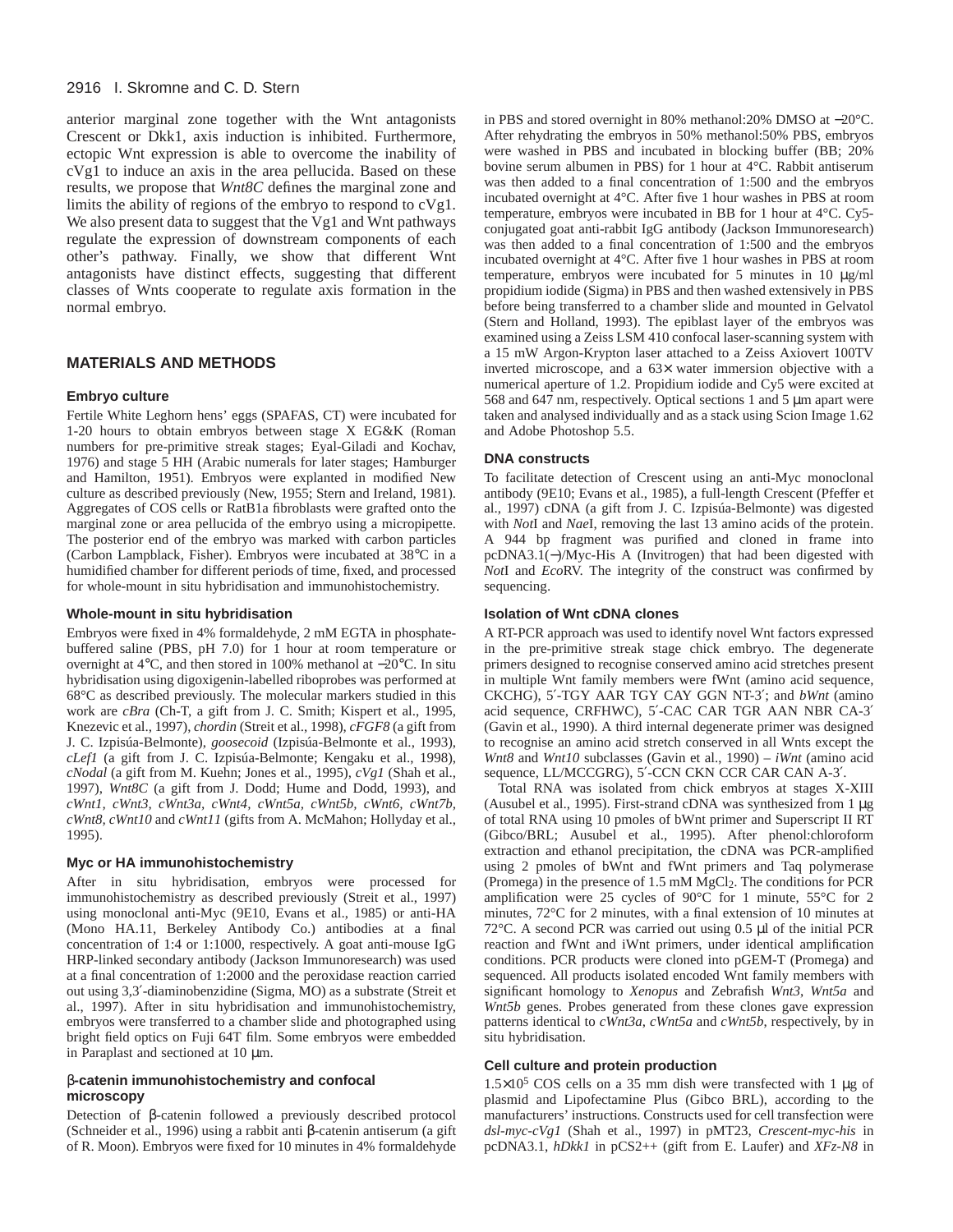pCS2++ (gift of P. Klein; Deardorff et al., 1998). As negative controls, transfections were carried out without including DNA ('mock'). For conditioned media, transfected cells were grown in 1 ml of serumfree medium for 2 days and the medium then collected as described previously (Shah et al., 1997). To make cell aggregates, 24 hours after transfection, cells were trypsinised and counted. Aliquots of 1000 cells were allowed to aggregate overnight in hanging 20 µl drops of medium (Shah et al., 1997). These small aggregates were rinsed in serum-free medium and grafted to different regions in the embryo. The efficiency of cell transfection and protein secretion was monitored by immunoblot and immunohistochemistry as described above for whole embryos, except that antibody incubation times were reduced to 1 hour. On average, about 75% of the cells expressed high levels of the protein 24 hours after transfection.

A stable RatB1a fibroblast cell line transfected with *mWnt1-HA* in pLNCX was used to misexpress Wnt1 (gift of J. Kitajewski; Shimizu et al., 1997). For immunoblotting, the cells were lysed as described previously (Shimizu et al., 1997). To make cell aggregates, 3000 RatB1a cells were allowed to aggregate overnight in hanging 20  $\mu$ l drops. The medium was supplemented with 1 mM Sodium Butyrate (Sigma) to induce high levels mWnt1 expression (Shimizu et al., 1997). RatB1a cells stably transfected with empty pLNCX vector were used as negative controls ('mock').

#### **Immunoblots**

Secretion of processed cVg1 (Shah et al., 1997), Wnt1 (Shimizu et al., 1997) and Crescent protein was monitored by immunoblot (not shown). The protein concentration present in supernatants of cells expressing *dsl-myc-cVg1*, *Crescent-myc* or *mWnt1-HA* was initially determined using a modified Bradford assay (BioRad). Samples containing 40 µg of protein were electrophoresed in 10% SDS-PAGE. Gels were electroblotted onto PROTRAN nitrocellulose (Schleicher & Schüll). Blots were probed with either anti-Myc (9E10, Evans et al., 1985) or anti-HA (Mono HA.11, Berkeley Antibody Co.) antibody. Goat HRP-coupled anti-mouse IgG (Jackson Immunoresearch) was used as secondary antibody. Blots were developed using LumiGlo chemiluminescence substrate (Kirkegaard & Perry).

# **RESULTS**

# **The area pellucida can respond to cVg1, but does not form an ectopic primitive streak**

It has previously been reported that cVg1 induces an ectopic axis when misexpressed in the marginal zone, but not in the area pellucida (Shah et al., 1997). This is surprising, because cVg1 has the ability to induce organiser markers in the area pellucida of much later embryos (Joubin and Stern, 1999). Does the young area pellucida not yet have a competence to respond to cVg1, or does cVg1 misexpression in this region induce only some of the required downstream events? To address this question, we misexpressed cVg1 in the anterior third of the area pellucida and analysed the time-course of expression (6, 15, 24 and 36 hours) of a series of molecular markers for embryonic polarity before and during gastrulation (*cVg1, cNodal, cFGF8, Wnt8C, chordin, goosecoid* and *cBra*). No ectopic expression of any of these genes was detected after 6 hours. Between 15-24 hours, *cVg1*, *cNodal, chordin* (Fig. 1) and *goosecoid* (not shown) appeared, but no expression of *cFGF8, Wnt8C* or *cBra* was seen (Fig. 1), even after 36 hours (*cBra*; Fig. 1). These results suggest that, although the area pellucida cannot form a primitive streak in response to cVg1 misexpression, it does respond to cVg1 by expressing several markers of embryonic polarity.

# **Misexpression of cVg1+Wnt1 in the area pellucida induces an ectopic primitive streak**

The above result suggests that some property of the marginal zone is required for cVg1 to induce a primitive streak. One candidate is the Wnt pathway, because: (1) *Wnt8C* is expressed throughout the marginal zone at pre-streak stages (Fig. 2A; Hume and Dodd, 1993), and (2) activation of the Wnt pathway has been shown to synergise with Vg1/Activin signalling in the induction of organiser markers in *Xenopus* (Sokol and Melton, 1992; Steinbeisser et al., 1993; Cui et al., 1995; Watabe et al., 1995; Kessler, 1997; Crease et al., 1998; Zorn et al., 1999) and chick (Joubin and Stern, 1999).

Is the inability of the area pellucida to form a streak in response to cVg1 misexpression due to the absence of Wnt activity in this region? We were unable to achieve efficient secretion of Wnt8C from transfected COS cells. However, as Wnt1 and Wnt8 belong to the same functional subclass of Wnt proteins in several different *Xenopus* assays (the tests include mesoderm dorsalisation, alterations in gap junctional communication and direct binding to Frzb-1; Olson et al., 1991; Sokol et al., 1991; Torres et al., 1996; Leyns et al., 1997; Wang et al., 1997a; Wang et al., 1997b), we used instead a stable fibroblast cell line secreting Wnt1 (Shimizu et al., 1997). We grafted cVg1-secreting COS cells together with Wnt1 secreting fibroblasts in the anterior third of the area pellucida of pre-streak embryos. Embryos were allowed to develop for

|  | Table 1. Effects of misexpression of cVg1 and Wnt1 in different regions of the early chick embryo |  |  |  |
|--|---------------------------------------------------------------------------------------------------|--|--|--|
|  |                                                                                                   |  |  |  |

| Region                  | Stage   | Factor               | Ectopic streaks/total (%) |
|-------------------------|---------|----------------------|---------------------------|
| Anterior area pellucida | X-XIII  | cVg1                 | 1/21(5)                   |
|                         |         | Wnt1                 | 1/24(4)                   |
|                         |         | $cVg1 + RatB1$ cells | 1/26(4)                   |
|                         |         | $Wnt1 + COS$ cells   | 0/17(0)                   |
|                         |         | $cVg1 + Wnt1$        | $29/58(50)*$              |
| Anterior marginal zone  | X-XIII  | cVg1                 | 38/62(61)                 |
|                         |         | Wnt1                 | 3/49(6)                   |
|                         |         | $cVg1 + Wnt1$        | 14/34(41)                 |
|                         | $2 - 3$ | cVg1                 | 1/31(4)                   |
|                         |         | Wnt1                 | 0/14(0)                   |
|                         |         | $cVg1 + Wnt1$        | 0/15(0)                   |
|                         |         |                      |                           |

The frequency of induction of an ectopic streak by a graft of cells secreting the factors indicated is shown on the right. Note that misexpression of cVg1+Wnt1 in the anterior area pellucida of pre-streak embryos (X-XIII) generates an ectopic axis, while neither cVg1 alone nor Wnt1 alone does so (\*\*, *P*<0.004). By contrast, cVg1, Wnt1 and a combination of the two failed to induce a primitive streak in older (stage 2-3) embryos.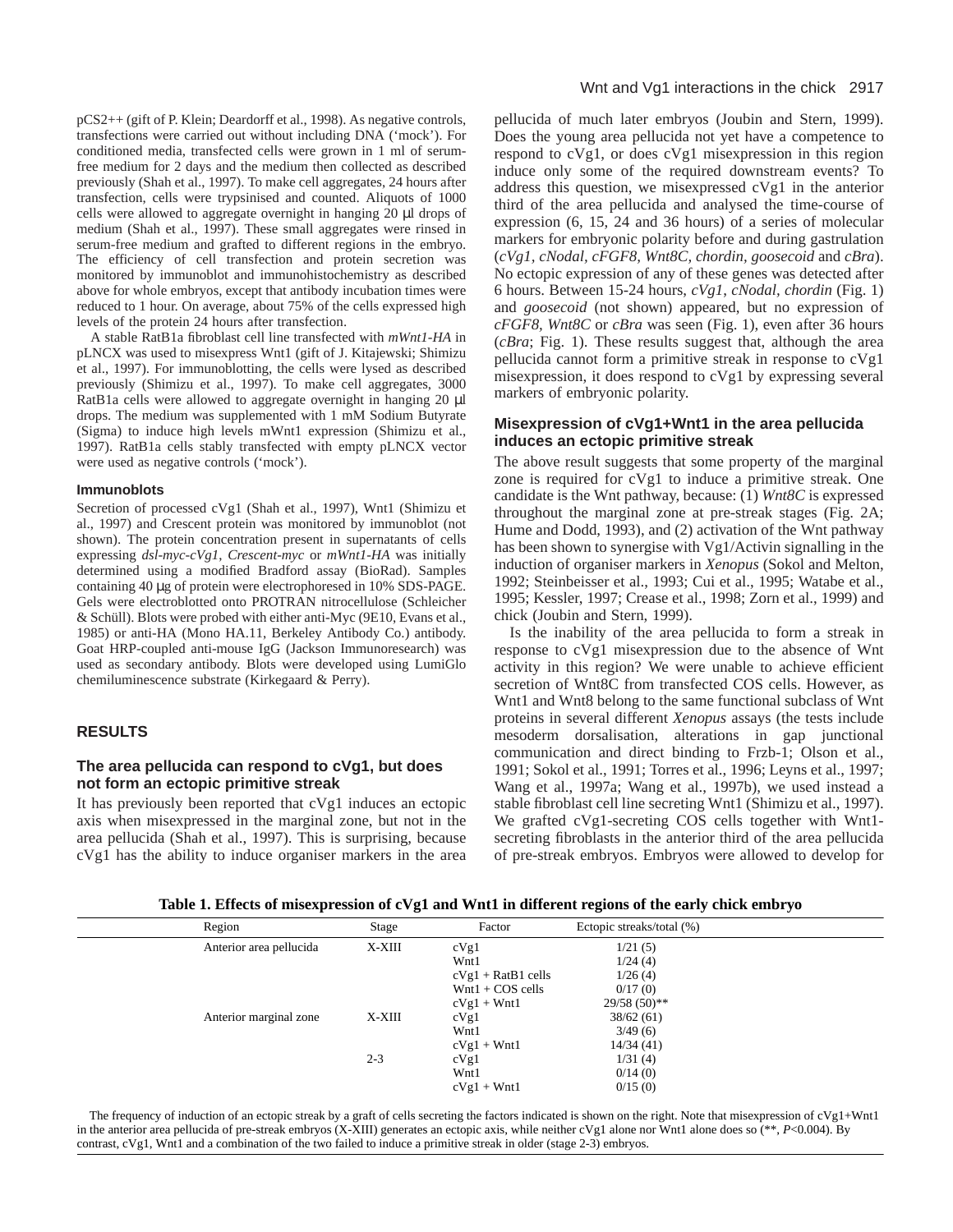

**Fig. 1.** Comparison of the inducing ability of cVg1, Wnt1 and cVg1+Wnt1 in the area pellucida of stage X-XIII embryos. Cells secreting the factors indicated on the left were grafted into the anterior third of the area pellucida of host embryos, and these were cultured for 24 or 36 hours (right-hand column) before in situ hybridisation (purple) for the genes indicated at the top. Anti-Myc (top row) or anti-HA (middle and bottom rows) immunohistochemistry (brown) was used to identify the cell aggregates and confirm protein synthesis. Red arrows indicate ectopic expression of the gene in the host. The probe used to detect expression of *cVg1* in the embryo also hybridises with the *cVg1*-transfected COS cells in the top and bottom rows of the first column.

24, 36 or 48 hours and the expression of *cVg1, cNodal, cFGF8, Wnt8C, chordin* and *cBra* analysed. Misexpression of neither cVg1 nor Wnt1 alone induced an ectopic streak (Table 1), and Wnt1 did not induce expression of any of the markers tested at 24 or 36 hours (Fig. 1). By contrast, when cVg1 and Wnt1 were misexpressed together, an ectopic primitive streak developed (29/58, 50%; Table 1, Fig. 1). At 24 hours, expression of *cVg1* (6/6), *cNodal* (2/2), *chordin* (4/5)*, cFGF8*  $(2/2)$ , *Wnt8C*  $(2/2)$  and *cBra*  $(5/7)$  was induced in the host. At 36 hours, the induced streak expressed *cBra* and *gsc* (Fig. 1 and not shown), suggesting that it contains axial mesoderm. Some embryos were grown for 48 hours to assess whether they formed a complete axis; none of these produced later axial derivatives, as assessed by morphology and the expression of *cBra* and *gsc* (not shown).

**Fig. 2.** Wnt signalling in the early chick embryo. (A) Expression of *Wnt8C* at stage XII. Expression is seen all around the marginal zone (MZ) and is strongest posteriorly. Some expression is also seen in the peripheral area opaca. (B) Expression of *Wnt5a* at stage XIII. Weak expression is detected throughout the outer half of the area opaca (AO), but none in the area pellucida or marginal zone (MZ). (C) Expression of *Wnt11* at stage XII. Weak expression is detected throughout the epiblast and hypoblast of the area pellucida and in the epiblast and deep layers of the marginal zone and area opaca. (D) *Wnt3a* is not expressed at stage XIII or at any other stage that precedes primitive streak formation. Its expression starts to be detected by stages  $3^+$ -4 (not shown).

These results suggest that the difference between the area pellucida and the marginal zone in their responses to cVg1 misexpression may be due to differences in Wnt signalling in the two regions.

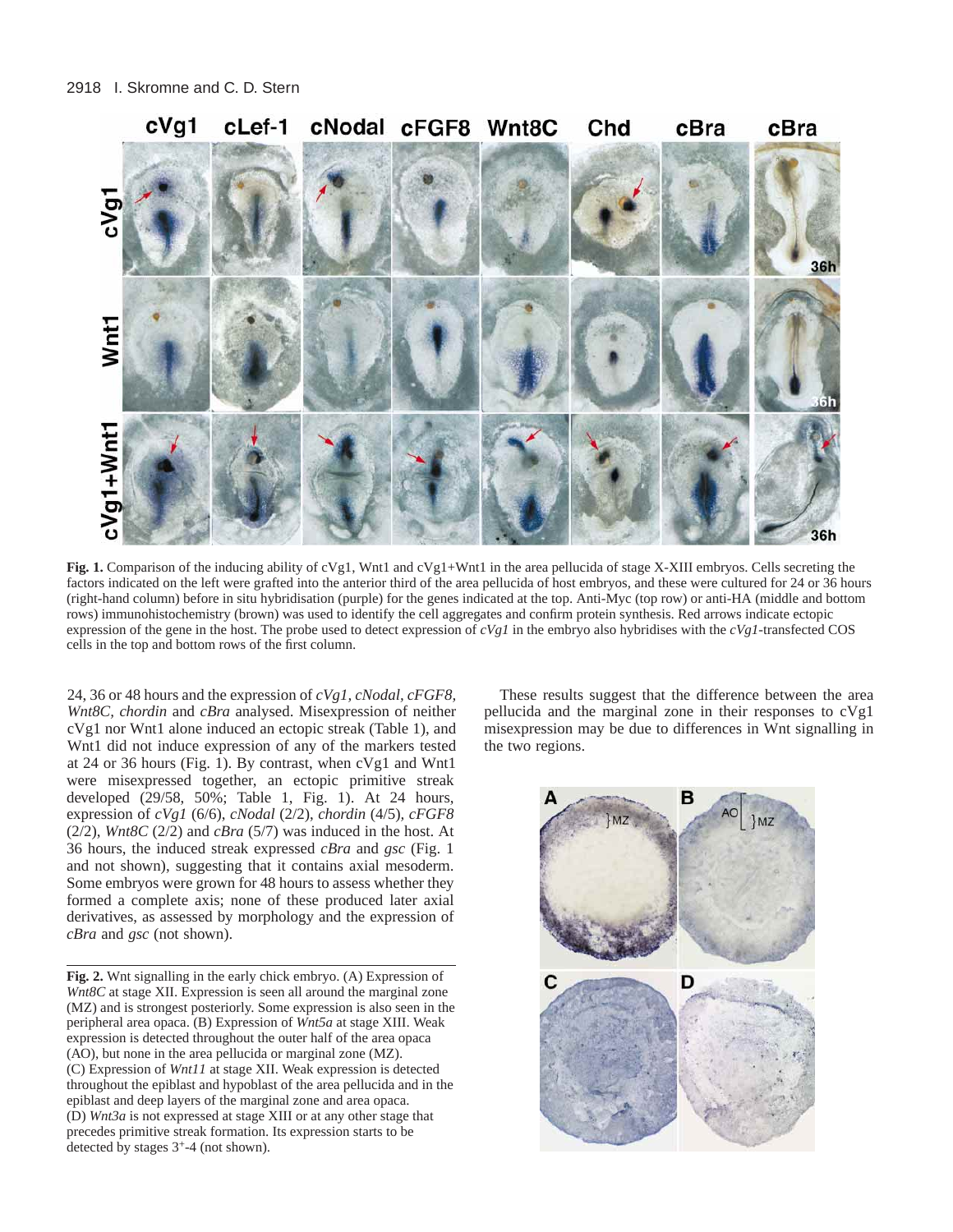# Wnt and Vg1 interactions in the chick 2919

**Fig. 3.** Expression of *cLef1*. (A) At stage XI, *cLef1* is expressed in Koller's sickle (ks) and posterior marginal zone (which is partly obscured by the overlying germ wall, see section shown in I). (B) At stage XIII, *cLef1* expression continues in the posterior marginal zone and Koller's sickle. (C) By stage 2+, *cLef1* transcripts are restricted to the primitive streak. (D) At stage 3+, expression is restricted to the posterior twothirds of the primitive streak. (E) In stage 4 embryos, expression accompanies the emerging lateral mesoderm (see section shown in J). F. By stage 4+, *cLef1* expression is strong in the primitive ridges and in mesoderm emerging from the streak. (G) At stage 6, *cLef1* transcripts are found in the forming paraxial mesoderm and primitive streak. (H) At stage 11, *cLef1* expression is seen in the remnants of the streak, the anterior segmental plates and the rostral half of the forming somite. cLef1 is rapidly downregulated from the somites after their formation, but in older (more rostral) somites it appears in the caudal half. cLef1 is also expressed in the heart and brain (see Kengaku et al., 1998). (I) Sagittal section of the embryo in A at the level indicated, showing expression of *cLef1* in Koller's sickle (ks) and in the epiblast of the posterior marginal zone. (J) Transverse section of the stage 4 embryo shown in E at the



level indicated, showing expression in the primitive streak and lateral mesoderm.

# **Expression of Wnts and members of their pathway before primitive streak formation**

The above findings implicate Wnt signalling in the difference

**Fig. 4.** Regulation of intracellular β-catenin and induction of cLef1 by  $cVg1+Wnt1.$  (A-D) Subcellular localisation of βcatenin. In all panels, the green signal corresponds to β-catenin immunofluorescence and the red signal to propidium-iodide stained nuclei. (A) Throughout the area pellucida, most of the immunoreactivity is concentrated at cell membranes. (B) After grafting cVg1-secreting cells (position outlined by broken line), downregulation of βcatenin expression is seen near the graft (outlined). (C) A graft of Wnt1-secreting cells (outlined) increases the level of β-catenin throughout the cell; where it overlaps with the nucleus, the signal appears yellow. (D) When a pellet of Wnt1-secreting cells (indicated on top of left outline) is grafted together with a pellet of

Wnt1 +  $cVg1$ cVq1 Wnt1 3-catenin Е G н cLef1 6h MZ 24h AP 24h AP **24h AP** 

cVg1-secreting cells (indicated on top of right outline), the pattern seen is a combination of those in B and C. β-catenin is upregulated in the proximity of the Wnt1 cells and downregulated near the cVg1 cells. Scale bar: 25 µm for A-D; 5 µm for E-H. Expression of *cLef1* after transplantation of cells secreting cVg1 (E,F), Wnt1 (G) or cVg1+Wnt1 (H) in the anterior marginal zone (E) or area pellucida (F-H). (E) cVg1 induces *cLef1* when misexpressed in the anterior marginal zone (arrow). Note that induction of *cLef1* is restricted to the marginal zone and area opaca. In the area pellucida, neither cVg1 (F) nor Wnt1 (G) induces *cLef1*, but a combination of the two factors does (arrow, H).

between the marginal zone and area pellucida in their reactivity to Vg1. Which members of the Wnt family are expressed appropriately to explain this difference in reactivity? We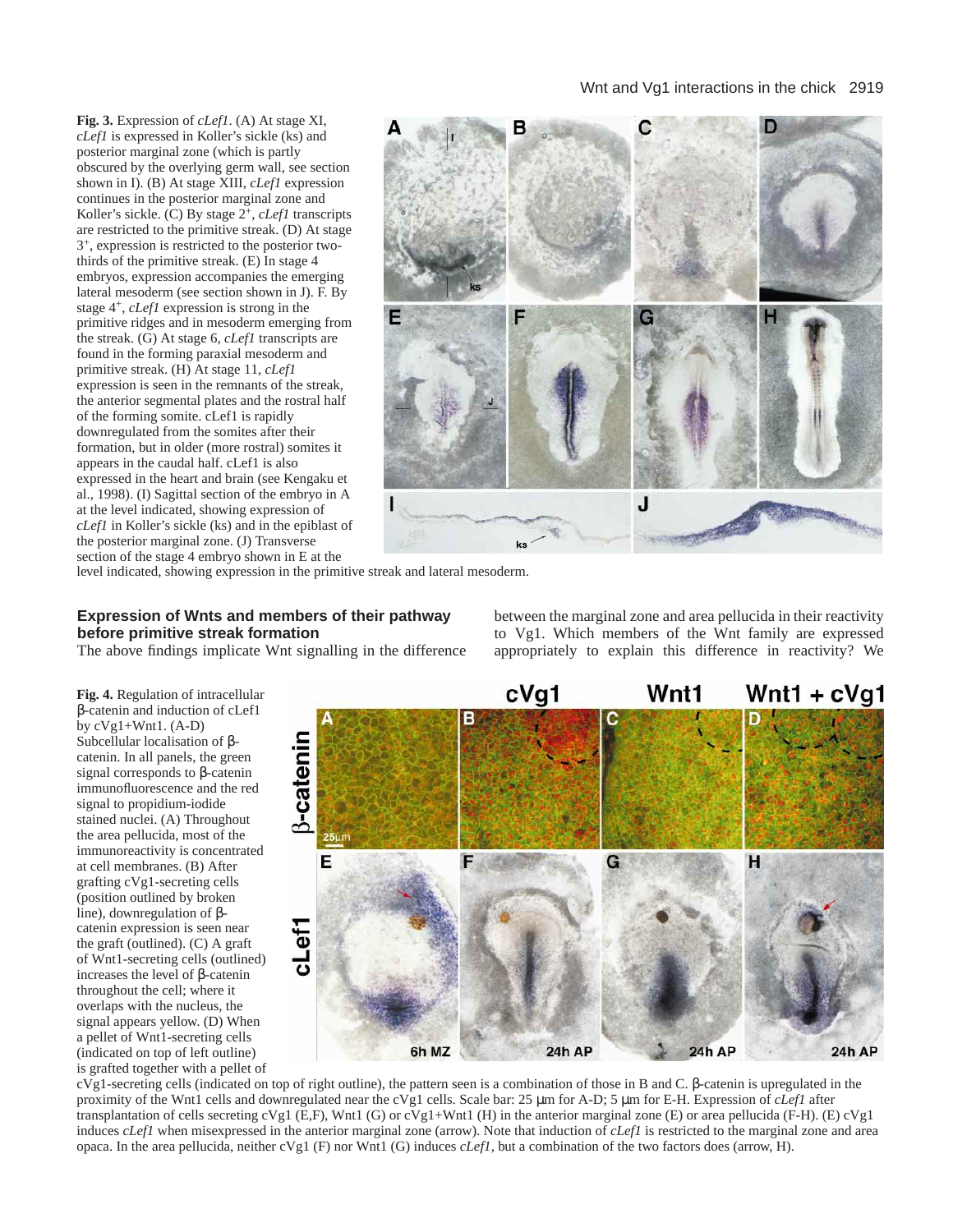#### 2920 I. Skromne and C. D. Stern

examined the expression of *cWnt1, cWnt3, cWnt3a, cWnt4, cWnt5a, cWnt5b, cWnt6, cWnt7b, cWnt8, cWnt8C, cWnt10* and *cWnt11* by in situ hybridisation at stages X-4 (Fig. 2). We found that *Wnt8C* was expressed in the marginal zone, most strongly in posterior regions and decreasing laterally and anteriorly (Fig. 2A; Hume and Dodd, 1993), *Wnt5a* was expressed weakly in area opaca and in edge cells of the epiblast (which attach the embryo to the vitelline membrane; New, 1959; Downie and Pegrum, 1971; Downie, 1976; Fig. 2B) and *Wnt11* was expressed ubiquitously at low levels (Fig. 2C). No other Wnts were detectable before gastrulation by in situ hybridisation (Fig. 2D and data not shown). As a complementary approach, we analysed the expression of other Wnts in pre-streak embryos by RT-PCR using degenerate primers designed to amplify fragments of all known Wnt family members except *Wnt8*, *Wnt8C* and *Wnt10* (see Materials and Methods). Using this approach we cloned new fragments of *Wnt3a*, *Wnt5a* and *Wnt*5*b* (see Materials and Methods); however, neither *Wnt3a* (Fig. 2D) nor *Wnt5b* (not shown) was detectable by in situ hybridisation.

It is also possible that the marginal zone and area pellucida differ in their sensitivity to cVg1 because of differential expression of downstream members of the Wnt pathway. We therefore examined the distribution of the Wnt pathway components, *cLef1* and β-catenin, in pre-streak- and primitivestreak-stage embryos. *cLef1* was expressed in the posterior marginal zone and Koller's sickle between stages X and XIII (Fig. 3A,B,I); occasionally, very low levels of expression were detected throughout the marginal zone of stage X embryos (not shown). *cLef1* was also expressed at later stages in a variety of sites (Fig. 3 and Kengaku et al., 1998). We analysed the subcellular distribution of β-catenin by immunofluorescence. In agreement with previous studies (Roeser et al., 1999), we found that β-catenin was concentrated in the nucleus of cells in the germ wall and hypoblast of embryos at stages X-XIII (not shown). Throughout the epiblast, most β-catenin immunoreactivity was associated with cell membranes (Fig. 4A). However, we did not observe either any marked nuclear localisation in any region of the epiblast or the downregulation of β-catenin expression in anterior regions at stages XII-XIII, which have been reported previously (Roeser et al., 1999).

Together, our results suggest that only *Wnt8C*, *Wnt5a* and *Wnt11* are expressed at significant levels in the pre-streak stage blastoderm, and of these, only *Wnt8C* is expressed appropriately throughout the marginal zone (Fig. 2A; Hume and Dodd, 1993) to account for the difference in cVg1 reactivity between marginal zone and area pellucida. The Wnt pathway components *cLef1* and β-catenin are both expressed at appropriate stages and locations to be involved in primitive streak initiation.

# **Both cVg1 and Wnt1 regulate intracellular levels of** β**-catenin and the expression of cLef1**

The above results point to synergism between Wnt activity and cVg1 in initiating primitive streak formation. As Wnt1 misexpression in the area pellucida does not have any consequence unless cVg1 is also present (Fig. 1, Table 1), does this imply that cVg1 is required for cells to respond to Wnt protein? To address this question, we examined the subcellular localisation of β-catenin in the epiblast of embryos exposed to cVg1, Wnt1 or cVg1+Wnt1 for 3 hours. In untreated embryos,



**Fig. 5.** The broad-spectrum Wnt antagonist Fz-N8 impairs primitive streak formation in stage X (A,B) but not stage XIII (C,D) embryos. (A,B) When cell aggregates secreting Fz-N8 are grafted in the posterior border of the area pellucida of stage X embryos, primitive streak formation is inhibited (A) or seriously impaired (B). After 15 hours' incubation, *cBra* (A) and *chordin* (B) expression are strongly downregulated (white arrowheads, compare with C,D). (C,D) Stage XIII embryos receiving four Fz-N8-secreting cells in the posterior border of the area pellucida develop a normal primitive streak, expressing *cBra* (C) and *chordin* (D). (Stage X embryos receiving mock-transfected cell aggregates develop a normal primitive streak identical to those in C,D.) Black outlines indicate the position of the grafted cell aggregates; black arrowheads indicate *cBra* and *chordin* expression.

β-catenin was predominantly associated with the cell membrane (Fig. 4A). After implantation of cVg1-secreting cells, a pronounced downregulation of β-catenin expression was seen in the vicinity of the graft (Fig. 4B). When Wnt1 was misexpressed alone, a substantial increase in the intensity of staining was seen in the epiblast, not only in the membrane but throughout the cell (Fig. 4C). This suggests that epiblast cells do respond directly to Wnt1, even when cVg1 is not supplied. When cVg1 and Wnt1 were misexpressed together, a combination of the two results was obtained: in the vicinity of the Wnt pellet, the level of β-catenin was increased throughout the cell; near the cVg1-pellet, β-catenin was predominantly membrane associated (Fig. 4D). These findings suggest not only that epiblast cells can respond to Wnt in the absence of exogenous cVg1, but also that Vg1 may dampen the upregulation of β-catenin caused by Wnt1.

The finding that cVg1 misexpression affects intracellular levels of β-catenin raises the possibility that other components of the Wnt pathway may also be regulated by Vg1/Activins. We turned our attention to *cLef1* because it is expressed in the posterior marginal zone (PMZ; Fig. 3A,I), a region that expresses *cVg1* (Seleiro et al., 1996; Shah et al., 1997). We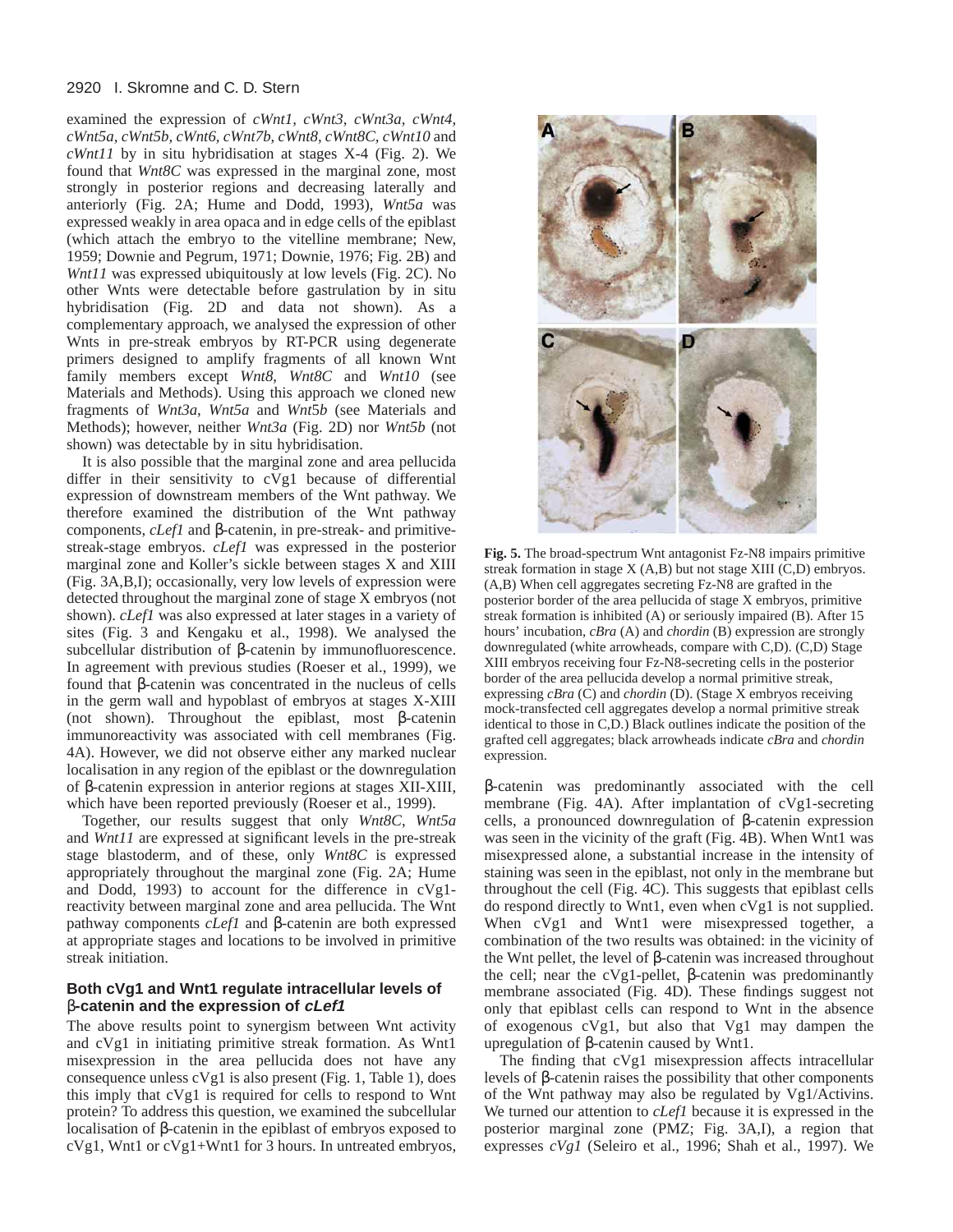misexpressed cVg1 in the anterior marginal zone and analysed the expression of *cLef1* at 3 hour intervals for the next 15 hours. Ectopic *cLef1* expression was first seen 6 hours after transplanting the cVg1-secreting cells (4/5 embryos, Fig. 4E), in the marginal zone and area opaca but not in the area pellucida (Fig. 4E). Therefore cVg1 can regulate the expression of *cLef1*.

The finding in this experiment that cVg1 misexpression induces *cLef1* in the marginal zone and area opaca (which express *Wnt8C* and *Wnt5A*, respectively; Fig. 2A,B), could indicate that *cLef1* expression may also be regulated by Wnt signalling. To test this, we misexpressed cVg1, Wnt1 or cVg1+Wnt1 in the anterior area pellucida and analysed the expression of *cLef1* after 9, 15 and 24 hours' incubation. Neither cVg1 nor Wnt1 induces *cLef1* expression in the area pellucida at any time point (Fig. 4F,G), but a combination of cVg1+Wnt1 does so (3/4 embryos at 24 hours; Fig. 4H). This finding is consistent with the posterior restriction of *cLef1* expression at stages XI-2 (Fig. 3A-C) in regions that express both *cVg1* and *Wnt8C*.

# **Wnt signals are essential for cVg1 to initiate primitive streak formation**

The results presented above, in the context of previous findings (Shah et al., 1997), suggest that the difference in reactivity of the marginal zone and area pellucida to cVg1 misexpression could be due to activation of the Wnt pathway in the marginal zone. If the Wnt pathway is indeed required for cVg1 to initiate primitive streak formation, we would expect that inhibition of Wnt signalling should block the ability of cVg1 to induce an ectopic streak. To test this, we used the secreted Wnt antagonists Crescent (Frzb family member) and Dkk1, which can specifically bind Wnt8/-8C and block their activity (Krupnik et al., 1999; Marvin et al., 2001; Schneider and Mercola, 2001), as well as a truncated form of the Xenopus Frizzled-8 receptor, Fz-N8, which is a broad-spectrum Wnt inhibitor (Deardorff et al., 1998; Itoh and Sokol, 1999). When cVg1- and Crescent-secreting cells were grafted together in the anterior marginal zone, the frequency of primitive streak induction by cVg1 dropped from 38/62 (61%) with cVg1 alone to 5/20 (25%) with cVg1+Crescent (*P*<0.004; Table 2). A similar reduction in frequency of primitive streak induction by cVg1 was observed when Dkk-1 was used instead of Crescent (2/12, 17%, *P*<0.004; Table 2). Surprisingly, however, misexpression of the broad-spectrum inhibitor Fz-N8 did not significantly inhibit ectopic streak formation by cVg1 (10/17, 59%; Table 2).

These results suggest that Wnt signals sensitive to inhibition by Crescent and Dkk1 are essential for cVg1 to initiate the formation of an ectopic primitive streak, and accounts for the difference in cVg1-reactivity between the area pellucida (where *Wnt8C* is not expressed) and marginal zone.

# **Primitive streak formation in the normal embryo requires Wnt signals**

The conclusion that Wnt signals are required to mediate the induction of an ectopic primitive streak after misexpression of cVg1 leads to the question of whether Wnt activity is similarly required for initiation of the endogenous primitive streak in normal embryos. To test this, we misexpressed the three Wnt inhibitors described above in the posterior area pellucida, close



**Fig. 6.** The competence of the marginal zone to respond to cVg1+Wnt is lost at the primitive streak stage. Cell aggregates secreting cVg1 were grafted alone (A-F) or in combination with Wnt1-secreting cells (G,H) into the anterior margin of stage 2-3 host embryos. After 6 (A-D) or 24 (E-H) hours of incubation, embryos stained for *cVg1* (A), *cLef1* (B), *cNodal* (C), *cFGF-8* (D), *chordin* (E,G) or *cBra* (F,H) by in situ hybridisation. Anti-Myc (A-F) or anti-HA (G,H) immunohistochemistry identifies the cell aggregate and confirms synthesis of the factor. Both cVg1 (A-F) and cVg1+Wnt1 (G,H) are unable to induce any of the markers tested (the dark colour in the grafts in panels A and B is nonspecific).

to the site of initiation of primitive streak formation at stages X-XIII. We found that neither Crescent nor Dkk-1 affected the development of the primitive streak at any stage (Table 2). By contrast, the broad-spectrum inhibitor Fz-N8 impaired primitive streak formation when misexpressed at stages X-XI (16/21, 76%, *P*<0.04; Table 2; Fig. 5A,B) but not at later stages (20/20, 100%; Table 2; Fig. 5C,D). Fz-N8-treated embryos in which the primitive streak failed to form were analysed for *chordin* and *cBra* expression. All the embryos examined expressed these markers at reduced levels (*chordin* 6/6; *cBra*, 8/8; Fig. 5A,B). Together, these results indicate that Wnt signalling is involved in primitive streak initiation in normal development, but that the Wnts involved may be more sensitive to Fz-N8 than to Crescent or Dkk1.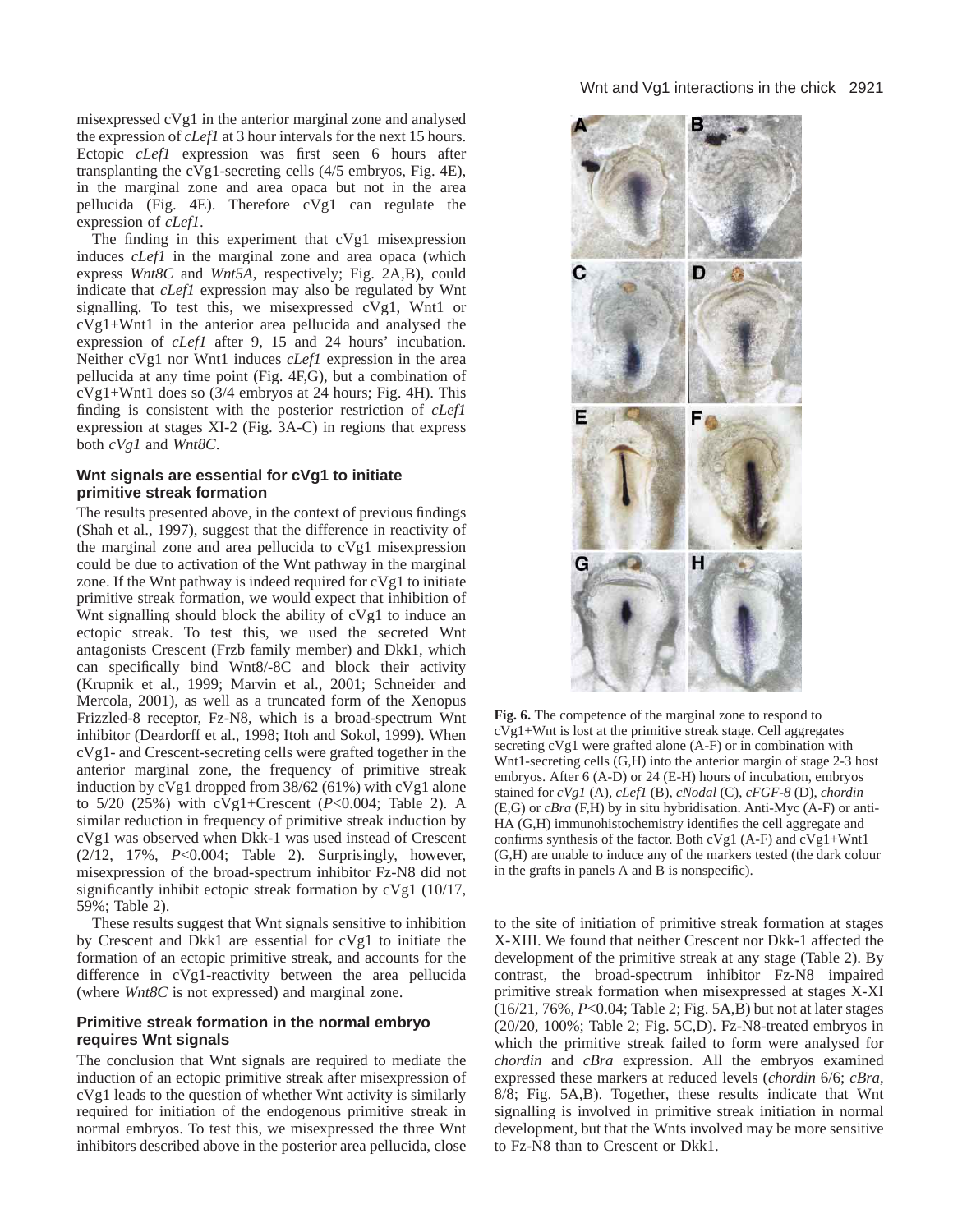# A. Xenopus B. Chick



**Fig. 7.** Distribution of Vg1 and various Wnt signalling pathway components in amphibian and avian pre-gastrula embryos. (A) Lateral view (animal pole up) of a stage 9 (Nieuwkoop and Faber, 1967) *Xenopus* embryo. Vg1 protein is localised to the vegetal pole of the embryo (yellow; Tannahill and Melton, 1989), whereas βcatenin is concentrated in the nucleus of prospective dorsal cells (red; Schneider et al., 1996), even though *cLef1/TCF3* is expressed throughout the embryo (blue; Molenaar et al., 1996; Molenaar et al., 1998). *Wnt11* transcripts (green; Ku and Melton, 1993) are restricted to the marginal zone, in a dorsal-to-ventral gradient. (B) Ventral view of a stage X (Eyal-Giladi and Kochav, 1976) chick embryo (anterior to the top). *Wnt8C* expression in the marginal zone describes a gradient highest posteriorly (purple; Fig. 2A; Hume and Dodd, 1993), where *cVg1* (yellow; Seleiro et al., 1996; Shah et al., 1997) and *cLef1* (blue, Fig. 3) transcripts are also detected. In contrast to *Xenopus*, chick *Wnt11* is ubiquitously expressed at low levels throughout the embryo (green, Fig. 2C). In both species, the region where Vg1 and Wnt activities overlap (the dorsal-vegetal part in *Xenopus* and the posterior marginal zone in the chick embryo) is where the organiser-inducing centre resides (Bachvarova et al., 1998; Harland and Gerhart, 1997, Heasman, 1997, Moon and Kimelman, 1998).

# **Changes in the Wnt pathway do not account for the loss of competence to cVg1 misexpression at primitive streak stages**

In the previous section, we showed that the ability of cVg1 to induce an ectopic primitive streak requires Wnt activity. By stage 2, cVg1 misexpression in the anterior marginal zone can no longer induce an ectopic primitive streak (Shah et al., 1997). At this stage, expression of *Wnt8C* has become restricted to the forming primitive streak (Hume and Dodd, 1993). Is the loss of competence to cVg1 misexpression due to the disappearance of Wnt activity from the marginal zone? To address this question, we misexpressed cVg1, Wnt1 or cVg1+Wnt1 in the anterior marginal zone of stage 2-3 embryos. We found that none of these treatments could induce an ectopic axis, nor the expression of any marker tested (*cVg1, cLef1, cNodal, cFGF8, chordin* or *cBra*) (Table 1; Fig. 6). These results suggest that the loss of competence to form a streak in response to cVg1 misexpression at stages 2-3 is not due to the absence of Wnt protein.

# **DISCUSSION**

# **Synergism between Vg1 and Wnt pathways during induction of an ectopic primitive streak**

The ability of cVg1 to induce an ectopic primitive streak is limited to the marginal zone (Shah et al., 1997), a region that expresses *Wnt8C* (Hume and Dodd, 1993). We now show that the area pellucida can also form an ectopic primitive streak in response to cVg1, provided that a source of Wnt is also supplied. In addition, inhibition of endogenous Wnt activity with Crescent or Dkk1 in the marginal zone blocks the axisinducing ability of cVg1. However, both cVg1 and Wnt1 alone elicit molecular responses even in regions where neither can induce an ectopic streak. How do the Vg1 and Wnt pathways interact to induce a primitive streak? This synergism may occur at the level of transcriptional activation of target genes or at other levels in the two pathways.

# Synergism at the level of transcriptional activation

Analysis of the promoter region of genes induced by members of the Wnt and TGFβ families in several species has led to the idea that synergism between the Wnt and TGFβ pathways can occur at the transcriptional level. In *Drosophila*, expression of the homeotic/selector gene *Ultrabitorax* (*Ubx*) in posterior endoderm is regulated by the Wnt and TGFβ family members *wingless* (*wg*) and *decapentaplegic* (*dpp*), respectively (Bienz, 1996), via separate Wg and Dpp response elements in the *Ubx* promoter (Riese et al., 1997). In amphibians, high levels of *siamois*, *twin* and *goosecoid* expression also depend on cooperation between these two pathways acting through separate Wnt and TGFβ response elements (Sokol and Melton, 1992; Steinbeisser et al., 1993; Cui et al., 1995; Watabe et al., 1995; Laurent et al., 1997; Crease et al., 1998; Nishita et al., 2000). Molecular characterisation of the mouse *goosecoid* promoter has also revealed the presence of Wnt and TGFβregulatory elements similar to those found in *Xenopus goosecoid*, suggesting that the mechanisms of *goosecoid* regulation have been conserved during evolution (Watabe et al., 1995; Labbe et al., 1998). The chick *goosecoid* promoter has not yet been analysed and it will be interesting in future to determine whether the promoter regions of this and other organiser markers contain comparable regulatory elements.

# More complex interactions between Vg1- and Wnt pathways

The Wnt and TGFβ signalling pathways have been characterised extensively in *Drosophila*, *Xenopus* and mammals (reviewed in Cadigan and Nusse, 1997; Massagué and Chen, 2000). Activation of the 'canonical' Wnt pathway leads to the stabilisation of β-catenin (Cadigan and Nusse, 1997; Moon and Kimelman, 1998), which then forms a complex with Lef1/TCF transcription factors to activate target gene expression (Behrens et al., 1996; Molenaar et al., 1996). TGFβ family members, on the other hand, lead to the assembly of a Smad complex, which then recruits co-activators or corepressors to regulate the expression of target genes (Massagué and Chen, 2000). At first sight, therefore, the TGFβ and Wnt pathways are quite distinct. However, recent experiments in *Xenopus* led to the surprising finding that Lef1 and β-catenin interact directly with Smad4 to activate *twin* transcription (Nishita et al., 2000), suggesting that some components of the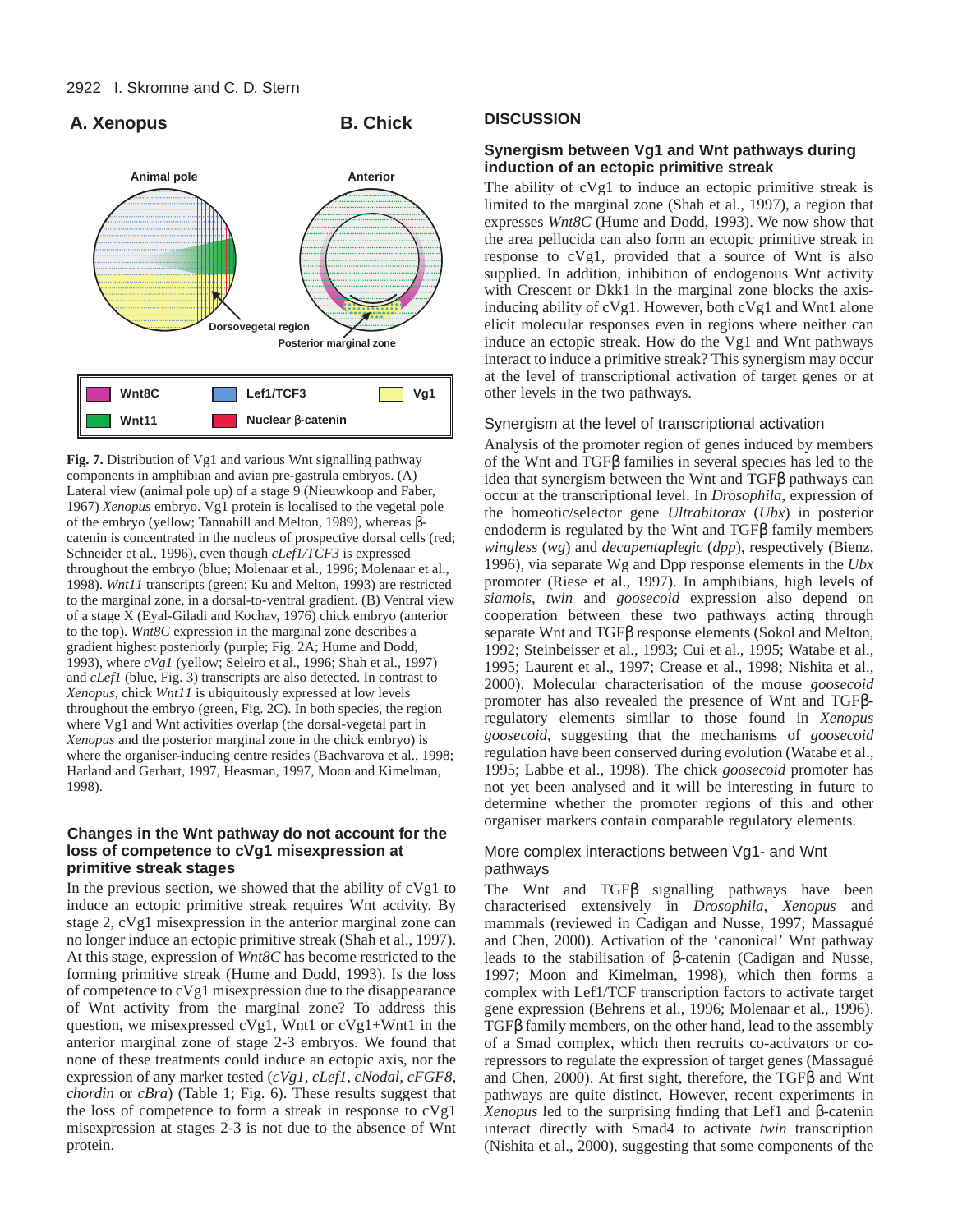| Table 2. Effects of misexpression of the Wnt antagonists Crescent, Dkk1 and Fz-N8 on normal and cVg1-induced |  |  |  |  |  |  |
|--------------------------------------------------------------------------------------------------------------|--|--|--|--|--|--|
| primitive streak development                                                                                 |  |  |  |  |  |  |

| Region                   | Stage    | Factor           | Primitive streaks/total (%) |  |
|--------------------------|----------|------------------|-----------------------------|--|
| Anterior marginal zone   | X-XIII   | cVg1             | 38/62(61)                   |  |
|                          |          | Crescent         | 0/20(0)                     |  |
|                          |          | Dkk1             | 0/10(0)                     |  |
|                          |          | $Fz-N8$          | 0/16(0)                     |  |
|                          |          | $cVg1+COS$ cells | 9/17(56)                    |  |
|                          |          | $cVg1+Crescent$  | $5/20$ (25)**               |  |
|                          |          | $cVg1+Dkk1$      | $2/17(17)$ **               |  |
|                          |          | $cVg1+Fz-N8$     | 10/17(59)                   |  |
| Posterior area pellucida | X-XI     | COS cells        | 16/16(100)                  |  |
|                          |          | Crescent         | 22/22(100)                  |  |
|                          |          | Dkk1             | 5/5(100)                    |  |
|                          |          | $Fz-N8$          | $16/21(76)^*$               |  |
|                          | XII-XIII | $Fz-N8$          | 20/20(100)                  |  |
|                          |          |                  |                             |  |

The frequency of induction of an ectopic streak by a graft of cells secreting cVg1 (top section) or the development of a normal primitive streak by the host embryo (bottom) in the presence of the factors indicated is shown on the right. Note that misexpression of Crescent or Dkk1, together with cVg1 reduces the frequency of induction in the marginal zone of stage X-XIII embryos from 61% to 25% or 17%, respectively (\*\*, *P*<0.004). In this assay, Fz-N8 does not have any effect. However, Fz-N8 impairs normal primitive streak formation when misexpressed at the posterior border of the area pellucida in stage X embryos (\*, *P*<0.04).

signal transduction machinery in the Wnt and TGFβ pathways can interact directly. Our finding that cVg1 regulates the expression of components of the Wnt pathway reveals some additional complexity. First, cVg1 misexpression in the area pellucida (where *Wnt8C* is not expressed) causes a downregulation of β-catenin levels (Fig. 4B). Second, misexpression of cVg1 in the marginal zone (a region that does express *Wnt8C*) induces *cLef1* expression (Fig. 4E). Third, when cVg1 is misexpressed together with Wnt1 in the area pellucida, *cLef1* expression is induced, which is not seen when either factor is misexpressed alone (Fig. 4F-H). Together, these findings suggest that many components of the Vg1/TGFβ and Wnt pathways may be intertwined.

In addition, both TGFβ and Wnt signals can be transduced by mechanisms that do not involve the 'canonical' Smad and β-catenin pathways. A growing body of evidence suggests that TGFβ family proteins can regulate expression of target genes using the JNK pathway (reviewed by Massagué and Chen, 2000) via TAK1 (TGFβ activated kinase) and NLK (Nemo-like kinase), inducing a variety of responses depending on the cell type (Afti et al., 1997; Shibuya et al., 1998; Hocevar et al., 1999; Yamaguchi et al., 1999). Interestingly, in both *Xenopus* and *C. elegans*, activation of the TAK-NLK-JNK pathway causes phosphorylation of Lef1/TCF/POP-1 and subsequent inhibition of β-catenin-mediated responses (Ishitani et al., 1999; Meneghini et al., 1999); this mechanism could explain the downregulation of β-catenin levels caused by cVg1 misexpression in our experiments (Fig. 4B).

Likewise, Wnt signals can be transduced using pathways other than β-catenin, and two such pathways are known (Cox and Peifer, 1998; Boutros and Mlodzik, 1999; Noselli and Agnes, 1999). One involves activation of the Rho/Rac/Cdc42 family of small GTPases and JNK-type kinases (Strutt et al., 1997; Boutros et al., 1998; Boutros and Mlodzik, 1999; Noselli and Agnes, 1999). The second alternative pathway involves activation of the phosphoinositol (PI) pathway and increase in intracellular Ca2+ (Slusarski et al., 1997a; Slusarski et al., 1997b). The β-catenin, Rho/JNK and PI/PKC/Ca<sup>2+</sup> pathways may serve different functions: activation of the β-catenin pathway in *Xenopus* and zebrafish causes axial duplications (reviewed in Moon and Kimelman, 1998), whereas activation of the  $PI/PKC/Ca^{2+}$  pathway disrupts morphogenetic movements (Moon et al., 1993; Du et al., 1995; Torres et al., 1996) and the Rho/Rac/JNK pathway has been implicated in the regulation of cell movements and cell shape through the actin cytoskeleton (Nobes and Hall, 1995; Nobes and Hall, 1999).

Taken together, these considerations suggest that the cVg1 and Wnt pathways can interact at several different levels, and that the choice of alternative transduction pathways may regulate different aspects of cell behaviour that are crucial to gastrulation, such as cell fate decisions and morphogenetic movements.

# **The marginal zone as a special region of the early embryo, defined by Wnt activity**

Unlike amphibians, where polarity is determined by localisation of maternal determinants before the beginning of zygotic transcription (Harland and Gerhart; 1997; Heasman, 1997; Moon and Kimelman, 1998; Arendt and Nübler-Jung, 1999), avian embryos can re-establish their polarity up until the time when primitive streak formation begins, when the embryo may already contain as many as 20,000-60,000 cells (Spratt and Haas, 1960b). Spratt and Haas showed that when embryos are cut into fragments, each fragment can spontaneously generate an embryonic axis, provided both that the fragment contains a portion of the marginal zone and that they are obtained from embryos younger than the primitive streak stage (Spratt and Haas, 1960b). The frequency of primitive streak formation in these fragments decreases in a posterior-to-anterior direction, but even the most anterior fragments are capable of initiating an axis. These observations led them to propose that 'the marginal zone of an unincubated blastoderm exhibits a gradient in embryo forming potentiality…the highest point of which is in the prospective posterior median position' (Spratt and Haas, 1960b).

Within the marginal zone, only the posterior part (the PMZ) can induce an axis (including Hensen's node) when transplanted to the anterior side of a host embryo fragment (Eyal-Giladi and Khaner, 1989; Khaner and Eyal-Giladi, 1989)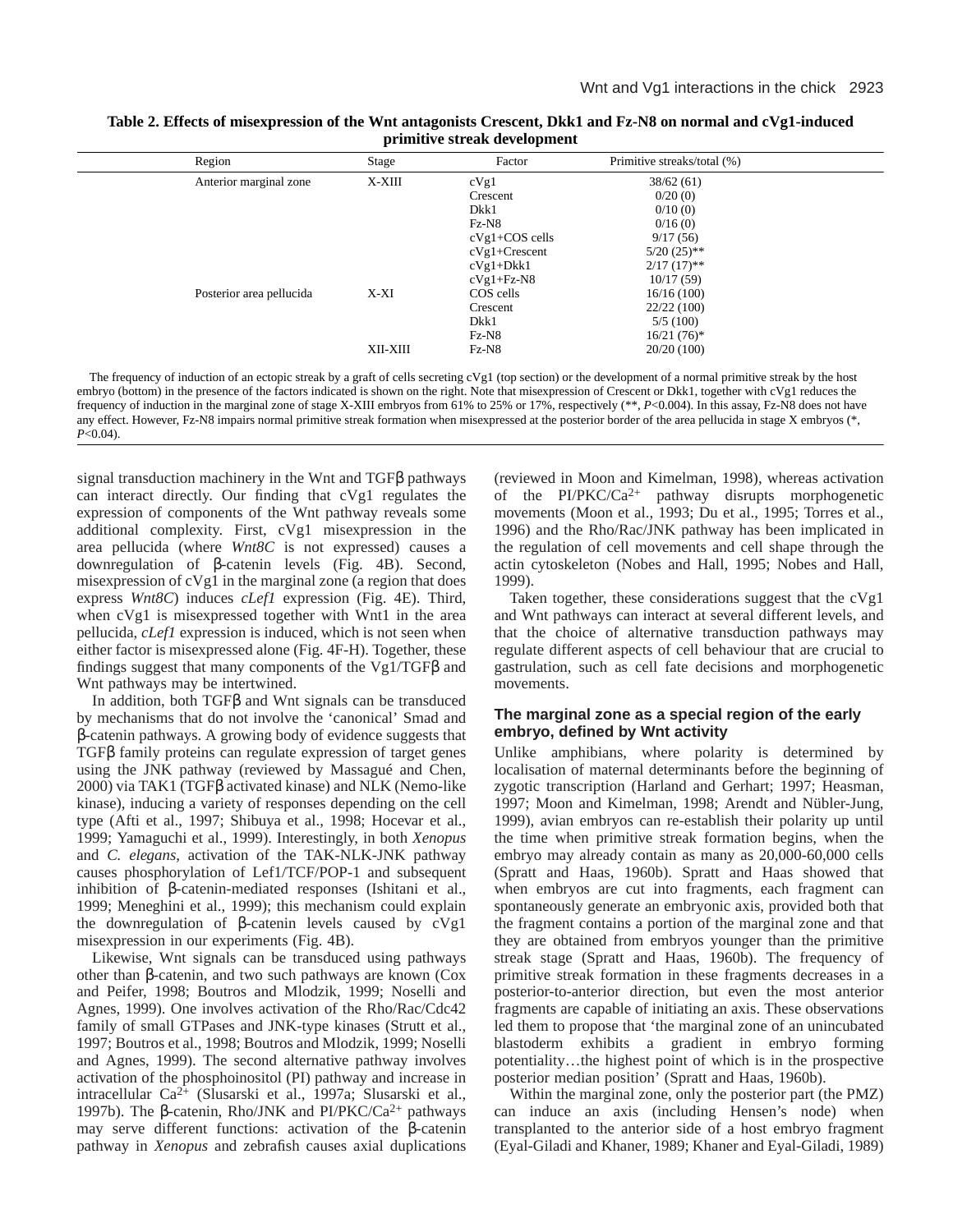without making a cellular contribution to the induced structures (Bachvarova et al., 1998). In this sense, the PMZ is the avian equivalent of the Nieuwkoop centre of amphibians (see Bachvarova et al., 1998). In *Xenopus*, this centre is thought to arise from interaction between the Wnt and TGFβ pathways (Fig. 7). The Wnt pathway is activated (as revealed by nuclear localisation of β-catenin; Schneider et al., 1996; Yost et al., 1996; Larabell et al., 1997) throughout the prospective dorsal side of the embryo (Wylie et al., 1996), while *Vg1* RNA is preferentially localised in the vegetal half of the blastula (Rebagliati et al., 1985; Weeks and Melton, 1987; Dale et al., 1989; Tannahill and Melton, 1989; Fig. 7). The two activities overlap in the dorsal-vegetal part of the embryo, where the Nieuwkoop centre resides (Harland and Gerhart, 1997; Heasman, 1997; Moon and Kimelman, 1998; Fig. 7). In the chick, *Wnt8C* is expressed throughout the marginal zone (Fig. 2A; Hume and Dodd, 1993) and *cVg1* only in the posterior region (Seleiro et al., 1996; Shah et al., 1997), making the PMZ the only region of the pre-primitive streak stage embryo that expresses both *cVg1* and a member of the Wnt 1 subfamily (Fig. 7)*.* Therefore, despite the differences between avian and amphibian embryos in the mode of polarity determination, similar pathways appear to be involved, and it is tempting to speculate that the overlap of *cVg1* and *Wnt8C* activity in the PMZ is responsible for the Nieuwkoop centre-like properties of this region (Fig. 7).

We now provide both loss-of-function and gain-of-function results that support this notion. Inhibition experiments with Crescent and Dkk-1 strongly suggest that Wnt activity is essential for the formation of an ectopic primitive streak in response to cVg1. We also show that the area pellucida can be rendered competent to respond to cVg1 and initiate a primitive streak if an exogenous source of Wnt activity is supplied. These latter results are consistent with the finding that misexpression of Wnt1 can enhance the axis-inducing activity of Activin (a TGFβ family member closely related to Vg1; Cooke et al., 1994), although we were not able to reproduce the finding (Cooke et al., 1994) that Wnt1 misexpression alone can reposition the host axis (not shown).

Together with the complexity of the interactions between Wnt and Vg1 signals already discussed, we can now provide a partial molecular explanation for the results of Spratt and Haas (Spratt and Haas, 1960b): we propose that Wnt activity defines the marginal zone as a whole, within which the expression of cVg1 defines the PMZ (Fig. 7). Only the region where cVg1 is present will express *cLef1*, transduce the Wnt signal and initiate the formation of a primitive streak. When embryos are bisected into anterior and posterior halves, the posterior half retains the PMZ and continues to form a primitive streak at high frequency. By contrast, the anterior half retains the graded expression of *Wnt8C* in the marginal zone, with two points of high *Wnt8C* expression in lateral marginal zones. High levels of *Wnt8C* expression may bias the stochastic induction of *cVg1* (by an unknown factor) in one of the two lateral marginal zones, which initiates formation of the axis.

#### **Unexpected effects of Wnt antagonists**

The above conclusions are based in part on the ability of the Wnt antagonists Crescent and Dkk-1 to block the induction of an ectopic axis by cVg1. However, we also show that the same antagonists do not block the formation of the normal primitive

streak when placed posteriorly in the embryo. Conversely, the broad-spectrum Wnt antagonist Fz-N8 blocks formation of the normal streak, but has no effect on the axis induced by cVg1 misexpression in the marginal zone. How can these results be explained?

Functional studies in *Xenopus* have shown that while Dkk-1, Frzb-1, Fz-N8 and Crescent can antagonise signalling by the Wnt1/Wnt8 family of proteins (Leyns et al., 1997; Wang et al., 1997a; Wang et al., 1997b; Deardorff et al., 1998; Itoh and Sokol, 1999; Krupnik et al., 1999; Marvin et al., 2001; Schneider and Mercola, 2001), only Dkk-1 and Fz-N8 can block signalling by Wnt2b, Wnt3a and Wnt5a (Wang et al., 1997b; Itoh and Sokol, 1999; Krupnik et al., 1999; Marvin et al., 2001; Schneider and Mercola, 2001) even though Frzb-1 can bind Wnt5a in co-immunoprecipitation assays (Lin et al., 1997). Furthermore, indirect evidence also suggests that Crescent and Fz-N8 might inhibit Wnt11 activity as well (Deardorff et al., 1998; Pera and De Robertis, 2000). Therefore, the different Wnt ligand specificities shown by the various antagonists tested may partly account for the results obtained in our assays.

Recently, it has been shown that recombinant secreted Frizzled-related protein 1 (sFRP1) exerts a biphasic effect on Wg activity in a β-catenin stabilization assay, increasing βcatenin levels at low concentrations, but reducing them at higher concentrations (Üren et al., 2000). This has lead to the idea that Frzb-1 type of molecules (including Crescent) may have a dual function as Wnt agonist or antagonist in a dosedependent manner (Üren et al., 2000; see Pfeiffer and Vincent, 1999). In the *Xenopus* assays discussed above, injection of mRNA is likely to produce high concentrations of Wnt antagonists, probably comparable with the doses of sFRP1 that result in Wnt inhibition (Üren et al., 2000). This contrasts with our experimental conditions, where local sources of antagonists are used and the levels of protein is likely to decrease rapidly with increasing distance from the source. The ability of Crescent and Dkk-1 to block primitive streak induction by cVg1 in the anterior marginal zone can be explained by their ability to inhibit endogenous Wnt8-related factors expressed at low levels in this region. Close to the posterior marginal zone, however, the relative levels of Dkk-1 or Crescent may not be high enough to antagonise Wnt8 related signalling, but instead may facilitate presentation of the Wnt molecule to its receptor. Why, then, does the broadspectrum Wnt antagonist Fz-N8 does not block axis induction by cVg1, while Crescent and Dkk-1 do?

When Fz-N8 is misexpressed in the posterior area pellucida it blocks the formation of the endogenous primitive streak but does not inhibit *chordin* or *brachyury* expression (Fig. 5). The expression of *chordin* in the area pellucida suggests that organiser fates have been established. This differs from the consequences of misexpression of another primitive streak inhibitor, BMP4: in this case, the embryos do not express *cNot1* (an organiser maker) or *brachyury* (Streit et al., 1998). Therefore it is likely that BMP4 prevents primitive streak formation by blocking the specification of particular cell fates, while misexpression of Fz-N8 at the posterior end of the embryo does not affect cell fate specification but rather some other aspect of primitive streak formation, such as cell movements.

The recent finding that a zebrafish homologue of *Wnt11*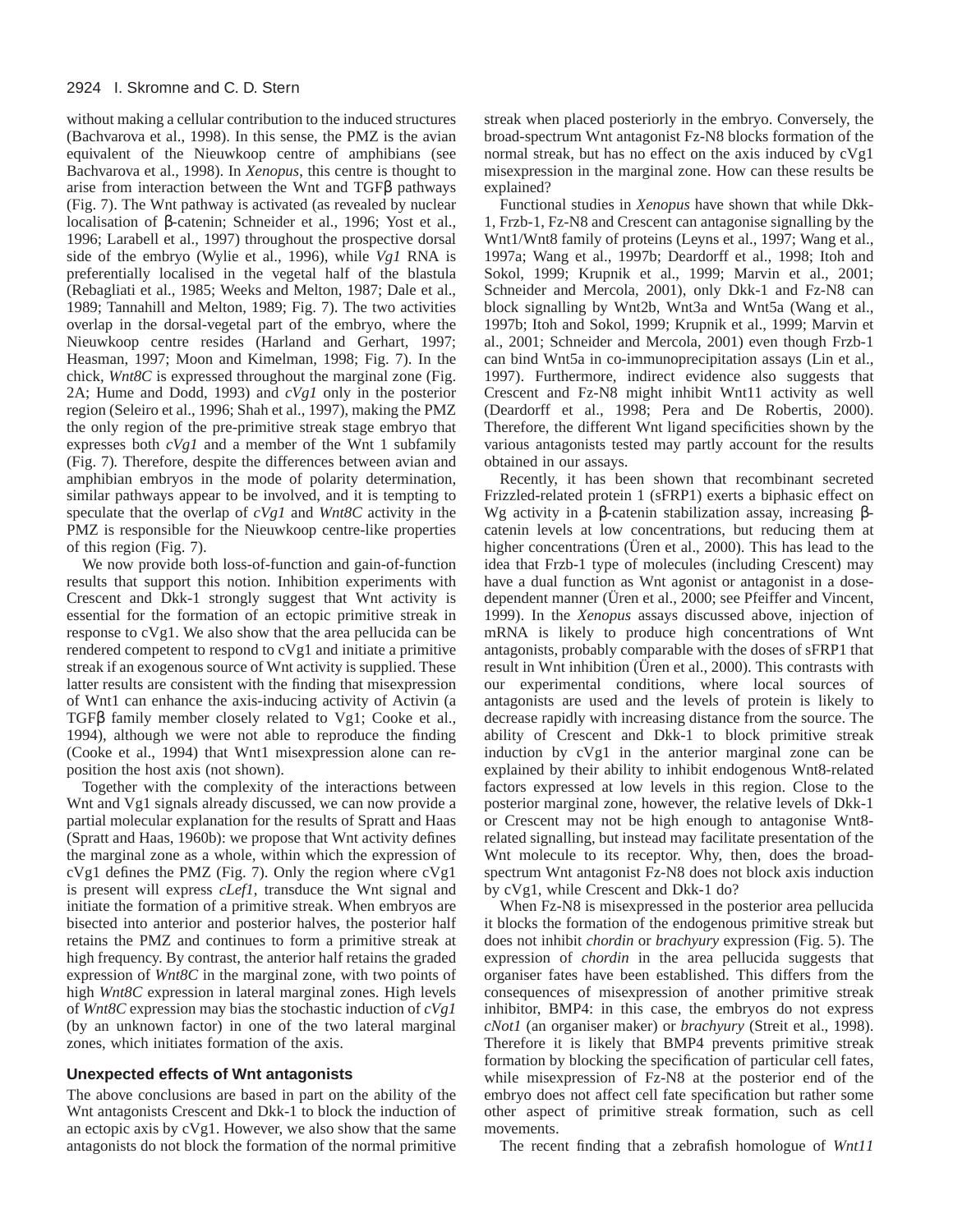(*Silberblick*) is required for the proper convergence/extension movements of gastrulation, acting through a β-cateninindependent pathway (Heisenberg et al., 2000, see also Tada and Smith, 2000; Makita et al., 1998) is consistent with this idea. Misexpression of Fz-N8 in the posterior area pellucida could prevent primitive streak formation by inhibiting Wnt11 signalling that disrupts the Polonaise movements (Gräper, 1929; Spratt and Haas, 1960a; Stern, 1990; Hatada and Stern, 1994) that precede gastrulation, without blocking the expression of organiser markers.

# **The molecular basis of competence for primitive streak initiation by cVg1**

When cVg1 is misexpressed in the marginal zone of embryos that have initiated gastrulation, neither *chordin* nor *cBra* expression is induced, and no ectopic primitive streak develops. Although *Wnt8C* is downregulated in the marginal zone at the start of gastrulation (Hume and Dodd, 1993), this is not responsible for the loss of competence that occurs at this stage, because misexpression of Wnt1 does not rescue the ability of these older embryos to respond to cVg1. Possible candidates to explain this loss of competence are the 'ventralising' factors of the TGFβ family *BMP-2, BMP-4*, and *BMP-7*, which are appropriately expressed at the periphery of the embryo (Streit et al., 1998; Joubin and Stern, 1999). Misexpression of the BMP antagonist Noggin at the edge of the area pellucida allows cVg1+Wnt1 to induce expression of organiser markers at stages 3+-4 (Joubin and Stern, 1999). Therefore, before gastrulation, the competence of the marginal zone to respond to cVg1 requires Wnt activity. Once gastrulation is initiated, other signalling molecules present at the periphery, such as BMPs, may make the marginal zone refractory to cVg1 and Wnt signals.

However, some aspects of the competence for ectopic primitive streak formation cannot be explained by cVg1 and Wnt activity alone. When a PMZ is transplanted to the anterior half of a host embryo (Bachvarova et al., 1998) or to the lateral side of embryos that have been deprived of their own PMZ (Eyal-Giladi and Khaner, 1989; Khaner and Eyal-Giladi, 1989), a primitive streak is induced, but only if the host embryo is at stage XI or younger. By contrast, cVg1 can induce a complete axis even if misexpressed in the marginal zone of stage XIII embryos (Seleiro et al., 1996; Shah et al., 1997), and can induce an ectopic organiser when misexpressed with Wnt1 in the area pellucida up to stage  $3^+$  (Joubin and Stern, 1999). The molecular mechanisms that underlie this early window of competence to the PMZ remain unknown.

Likewise, mechanisms other than Wnt signalling seem to be required for the primitive streak to continue its development and give rise to an axis. In the area pellucida of pre-streak embryos, cVg1 alone can induce organiser markers but not an ectopic streak, while cVg1+Wnt induce expression of organiser markers as well as a primitive streak. However, even these ectopic primitive streaks do not give rise to axial derivatives like a notochord or prechordal mesoderm. This result is reminiscent of the finding that local misexpression of Chordin in the marginal zone or area pellucida induces an ectopic streak containing an organiser, but again no further axial derivatives are formed (Streit et al., 1998; Streit and Stern, 1999). Together, these observations suggest that the competence of the area pellucida to give rise to axial structures

derived from the streak is limited either by the lack of some additional permissive signals, or by the presence of inhibitors.

#### **Conclusions**

We have shown that the ability of cVg1 to induce an ectopic primitive streak in the anterior marginal zone of the chick embryo requires Wnt activity of the Wnt1/Wnt8-related class. However, our results also point to an involvement of other Wnts in axis formation, perhaps members of the Wnt11 class. Our gain- and loss-of-function results explain why an ectopic axis is induced when cVg1 is misexpressed in the marginal zone but not in the area pellucida. The differences in sensitivity to Wnt antagonists between the normal axis-forming region and of the ectopic axes induced by Vg1 suggest that there may be a diversity of cVg1- and Wnt transduction pathways, which appear to interact with each other in complex ways. We propose that different transduction pathways are responsible for controlling different aspects of primitive streak formation, such as the acquisition of cell fates and the regulation of cell movements and adhesion.

This study was funded by the National Institutes of Health (GM53456 and GM56656) and the Medical Research Council (UK). I. S. was also supported by the DGAPA, UNAM, Mexico. The confocal microscopy facility was established and supported by National Institutes of Health shared instrumentation grants (1S10- RR10506 and 5-P30-CA13696) as part of the Herbert Irving Cancer Center at Columbia University. We are grateful to Jane Dodd, Juan-Carlos Izpisúa-Belmonte, Jan Kitajewski, Peter Klein, Michael Kuehn, Ed Laufer, Andy McMahon, Randy Moon, Peter Pfeffer and Jim Smith for generous gifts of cells, probes and reagents; Martha Marvin and Andrew Lassar for sharing unpublished information; and Theresa Swayne for assistance with the confocal microscope. We are also indebted to Rosemary Bachvarova, Federica Bertocchini, Ann Foley and Andrea Streit for their insightful comments on the manuscript.

# **REFERENCES**

- **Afti, A., Djelloul, S., Chastre, E., Davis, R. and Gespach, C.** (1997). Evidence for a role of Rho-like GTPases and stress-activated protein kinase/c-Jun N-terminal kinase (SAPK/JNK) in transforming growth factor β-mediated signaling. *J. Biol. Chem.* **272**, 1429-1432.
- **Arendt, D. and Nübler-Jung, K.** (1999). Rearranging gastrulation in the name of yolk: evolution of gastrulation in yolk-rich amniote eggs. *Mech. Dev.* **81**, 3-22.
- **Ausubel, F. M., Brent, R., Kingston, R. E., Moore, D. D., Seidman, J. G., Smith, J. A. and Struhl, K.** (1995). *Current Protocols in Molecular Biology* (ed. V. B. Chanda). New York: John Wiley.
- **Bachvarova, R. F., Skromne, I. and Stern, C. D.** (1998). Induction of primitive streak and Hensen's node by the posterior marginal zone in the early chick embryo. *Development* **125**, 3521-3534.
- **Behrens, J., von Kries, J. P., Kuhl, M., Bruhn, L., Wedlich, D., Grosschedl R. and Birchmeier, W.** (1996). Functional interaction of β-catenin with the transcription factor LEF-1. *Nature* **382**, 638-642.
- **Bienz, M.** (1996). Induction of the endoderm in Drosophila. *Semin. Cell Dev. Biol.* **7**, 113-119.
- **Boutros, M. and Mlodzik, M.** (1999). Dishevelled: at the crossroads of divergent intracellular signaling pathways. *Mech. Dev.* **83**, 27-37.
- **Boutros, M., Paricio, N., Strutt, D. I. and Mlodzik, M.** (1998). Dishevelled activates JNK and discriminates between JNK pathways in planar polarity and wingless signaling. *Cell* **94**, 109-118.
- **Cadigan, K. M. and Nusse, R.** (1997). Wnt signaling: a common theme in animal development. *Genes Dev.* **11**, 3286-3305.
- **Cooke, J., Takada, S. and McMahon, A.** (1994). Experimental control of axial pattern in the chick blastoderm by local expression of Wnt and activin: the role of HNK-1 positive cells. *Dev. Biol.* **164**, 513-527.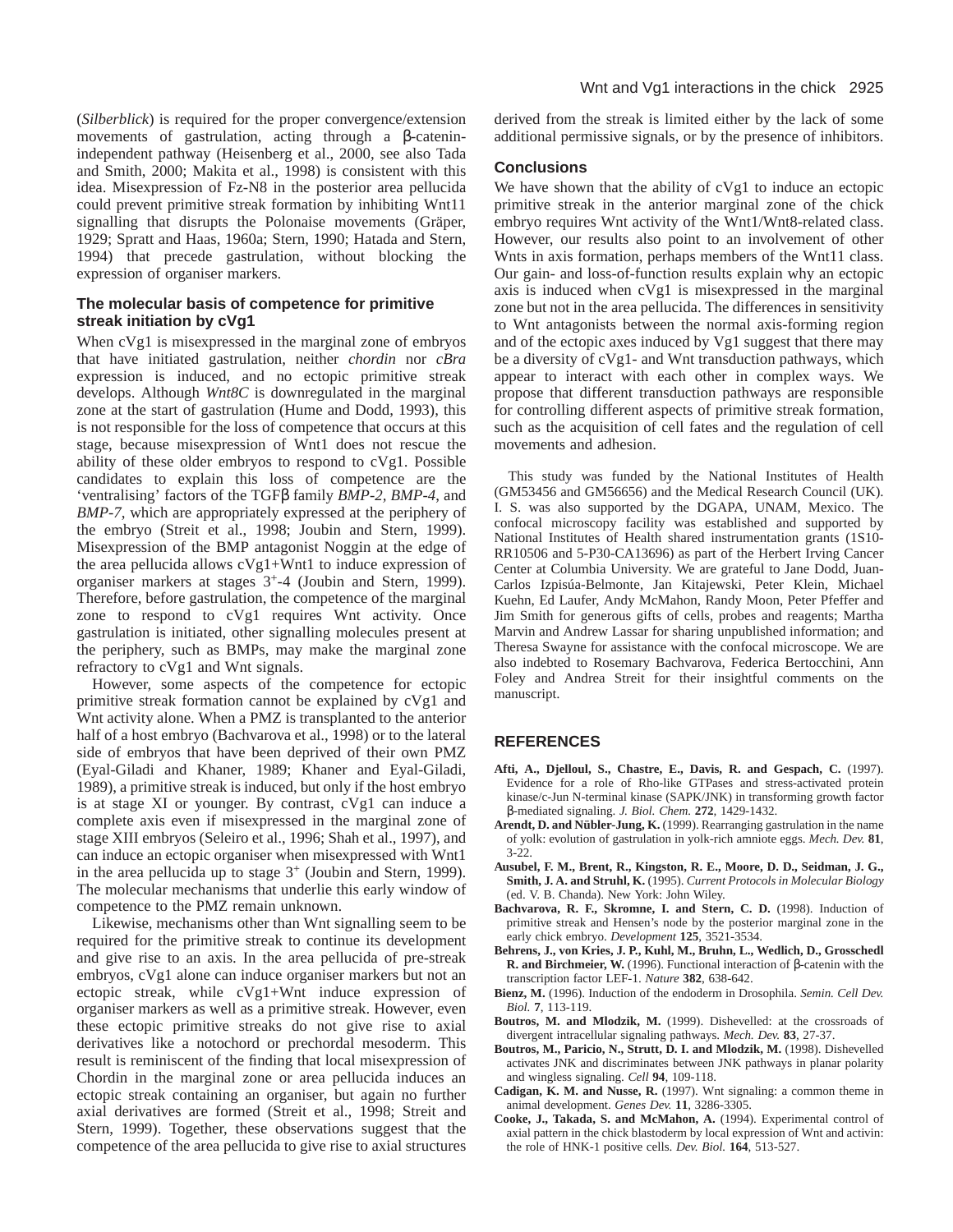#### 2926 I. Skromne and C. D. Stern

- **Cox, R. T. and Peifer, M.** (1998). Wingless signaling: the inconvenient complexities of life. *Curr. Biol.* **8**, R140-R144.
- **Crease, D. J., Dyson, S. and Gurdon, J. B.** (1998). Cooperation between the activin and Wnt pathways in the spatial control of organizer gene expression. *Proc. Natl. Acad. Sci. USA* **95**, 4398-4403.
- **Cui, Y., Brown, D. J., Moon, R. T. and Christian, J. L.** (1995). Xwnt-8b: a maternally expressed Xenopus Wnt gene with a potential role in establishing the dorsoventral axis. *Development* **121**, 2177-2186.
- **Dale, L., Matthews, G., Tabe, L. and Colman, A.** (1989). Developmental expression of the protein product of Vg1, a localized maternal mRNA in the frog *Xenopus laevis. EMBO J.* **8**, 1057-1065.
- **Deardorff, M. A., Tan, C., Conrad, L. J. and Klein, P. S.** (1998). Frizzled-8 is expressed in the Spemann organizer and plays a role in early morphogenesis. *Development* **125**, 2687-2700.
- **Downie, J. R.** (1976). The mechanism of chick blastoderm expansion. *J. Embryol. Exp. Morphol.* **35**, 559-575.
- **Downie, J. R. and Pegrum, S. M.** (1971). Organization of the chick blastoderm edge. *J. Embryol. Exp. Morphol.* **26**, 623-635.
- **Du, S. J., Purcell, S. M., Christian, J. L., McGrew, L. L. and Moon, R. T.** (1995). Identification of distinct classes and functional domains of Wnts through expression of wild-type and chimeric proteins in Xenopus embryos. *Mol. Cell Biol.* **15**, 2625-2634.
- **Evans, G. I., Lewis, G. K., Ramsay, G. and Bishop, J. M.** (1985). Isolation of monoclonal antibodies specific for human c-myc protooncogene product. *Mol. Cell Biol.* **5**, 3610-3616.
- **Eyal-Giladi, H. and Khaner, O.** (1989). The chick's marginal zone and primitive streak formation. II. Quantification of the marginal zone's potencies – temporal and spatial aspects. *Dev. Biol.* **134**, 215-221.
- **Eyal-Giladi, H. and Kochav, S.** (1976). From cleavage to primitive streak formation: a complementary normal table and a new look at the first stages of the development of the chick. I. General morphology. *Dev. Biol.* **49**, 321- 337.
- **Gavin, B. J., McMahon, J. A. and McMahon, A. P.** (1990). Expression of multiple novel Wnt1/int-1-related genes during fetal and adult mouse development. *Genes Dev.* **4**, 2319-2332.
- **Gräper, L.** (1929). Die Primitiventwicklung des Hühnchens nach stereokinematischen Untersuchungen, kontrolliert durch vitale Farbmarkierung und verglichen mit der Entwicklung anderer Wirbeltiere. *Wilhelm Roux. Arch. Entwmech. Org.* **116**, 382-429.
- **Hamburger, V. and Hamilton, H. L.** (1951). A series of normal stages in the development of the chick. *J. Morphol.* **88**, 49-92.
- Harland, R. and Gerhart., J. (1997). Formation and function of Spemann's organizer. *Annu. Rev. Cell Dev. Biol.* **13**, 611-667.
- **Hatada, Y. and Stern, C. D.** (1994). A fate map of the epiblast of the early chick embryo. *Development* **120**, 2879-2889.
- **Heasman, J.** (1997). Patterning the Xenopus blastula. *Development* **124**, 4179- 4191.
- **Heisenberg, C. P., Tada, M., Rauch, G. J., Saude, L., Concha, M. L., Geisler, R., Stemple, D. L., Smith J. C. and Wilson, S. W.** (2000). *Silberblick/Wnt11* mediates convergent extension movements during zebrafish gastrulation. *Nature* **405**, 76-81.
- **Hocevar, B. A., Brown, T. L. and Howe, P. H.** (1999). TGF-β induces fibronectin synthesis through a c-Jun N-terminal kinase-dependent, Smad4 independent pathway. *EMBO J.* **18**, 1345-1356.
- **Hollyday, M., McMahon J. A. and McMahon, A. P.** (1995). Wnt expression patterns in chick embryo nervous system. *Mech. Dev.* **52**, 9- 25.
- **Hume, C. R. and Dodd, J.** (1993). CWnt-8C: a novel Wnt gene with a potential role in primitive streak formation and hindbrain organization. *Development* **119**, 1147-1160.
- **Ishitani, T., Ninomiya-Tsuji, J., Nagai, S., Nishita, M., Meneghini, M., Barker, N., Waterman, M., Bowerman, B., Clevers, H., Shibuya H. and Matsumoto, K.** (1999). The TAK1-NLK-MAPK-related pathway antagonizes signalling between β-catenin and transcription factor TCF. *Nature* **399**, 798-802.
- **Itoh, K. and Sokol, S.** (1999). Axis determination by inhibition of Wnt signaling in Xenopus. *Genes Dev.* **13**, 2328-2336.
- **Izpisúa-Belmonte, J. C., De Robertis, E. M., Storey, K. G. and Stern, C. D.** (1993). The homeobox gene goosecoid and the origin of organizer cells in the early chick blastoderm. *Cell* **74**, 645-659.
- **Jones, C. M., Kuehn, M. R., Hogan, B. L., Smith J. C. and Wright, C. V.** (1995). Nodal-related signals induce axial mesoderm and dorsalize mesoderm during gastrulation. *Development* **121**, 3651-3662.

**Joubin K. and Stern, C. D.** (1999). Molecular interactions continuously

define the organizer during the cell movements of gastrulation. *Cell* **98**, 559- 571.

- **Kengaku, M., Capdevila, J., Rodríguez-Esteban, C., De La Pena, J., Johnson, R. L., Izpisúa-Belmonte, J. C. and Tabin, C. J.** (1998). Distinct Wnt pathways regulating AER formation and dorsoventral polarity in the chick limb bud. *Science* **280**, 1274-1277.
- **Kessler, D. S.** (1997). Siamois is required for formation of Spemann's organizer. *Proc. Natl. Acad. Sci. USA* **94**, 13017-13022.
- **Khaner, O. and Eyal-Giladi, H.** (1989). The chick's marginal zone and primitive streak formation. I. Coordinative effect of induction and inhibition. *Dev. Biol.* **134**, 206-214.
- **Kispert, A., Ortner, H., Cooke, J. and Herrmann, B. G.** (1995). The chick Brachyury gene: developmental expression pattern and response to axial induction by localized activin. *Dev. Biol.* **168**, 406-415.
- **Knezevic, V., De Santo, R. and Mackem, S.** (1997). Two novel chick T-box genes related to mouse Brachyury are expressed in different, nonoverlapping mesodermal domains during gastrulation. *Development* **124**, 411-419.
- **Krupnik, V. E., Sharp, J. D., Jiang, C., Robison, K., Chickering, T. W., Amaravadi, L., Brown, D. E., Guyot, D., Mays, G., Leiby, K.** *et al.* (1999). Functional and structural diversity of the human Dickkopf gene family. *Gene* **238**, 301-313.
- **Ku, M and Melton, D. A.** (1993). Xwnt-11: a maternal expressed Xenopus Wnt gene. *Development* **119**, 1161-1173.
- **Labbe, E., Silvestri, C., Hoodless, P. A., Wrana J. L. and Attisano, L.** (1998). Smad2 and Smad3 positively and negatively regulate TGFβdependent transcription through the forkhead DNA-binding protein FAST2. *Mol. Cell* **2**, 109-120.
- **Larabell, C. A., Torres, M., Rowning, B. A., Yost, C., Miller, J. R., Wu, M., Kimelman D. and Moon, R. T.** (1997). Establishment of the dorsoventral axis in Xenopus embryos is presaged by early asymmetries in βcatenin that are modulated by the Wnt signaling pathway. *J. Cell Biol.* **136**, 1123-1136.
- **Laurent, M. N., Blitz, I. L., Hashimoto, C., Rothbacher U. and Cho, K. W.** (1997). The Xenopus homeobox gene twin mediates Wnt induction of goosecoid in establishment of Spemann's organizer. *Development* **124**, 4905-4916.
- **Leyns, L., Bouwmeester, T., Kim, S., H., Piccolo, S. and De Robertis, E. M.** (1997). Frzb-1 is a secreted antagonist of Wnt signaling expressed in the Spemann organizer. *Cell* **88**, 747-756.
- **Lin, K., Wang, S., Julius, M. A., Kitajewski, J., Moos, M. and Luyten, F. P.** (1997) The cysteine-rich frizzled domain of Frzb-1 is required and sufficient for modulation of Wnt signaling. *Proc. Natl. Acad. Sci. USA* **94**, 11196-11200.
- **Makita, R., Mizuno, T., Koshida, S., Kuroiwa, A. and Takeda, H.** (1998). Zebrafish wnt11: pattern and regulation of the expression by the yolk cell and No tail activity. *Mech. Dev.* **71**, 165-176.
- **Marvin, M. J., DiRocco, G., Gardiner, A., Bush, S. M., Sive H. L. and Lassar A. B.** (2001). Inhibition of Wnt activity induces heart formation from posterior mesoderm. *Genes Dev.***15**, 316-327.
- **Massagué, J. and Chen, Y. G.** (2000). Controlling TGF-β signalling. *Genes Dev.* **14**, 627-644.
- **Meneghini, M. D., Ishitani, T., Carter, J. C., Hisamoto, N., Ninomiya-Tsuji, J., Thorpe, C. J., Hamill, D. R., Matsumoto, K. and Bowerman, B.** (1999). MAP kinase and Wnt pathways converge to downregulate an HMG-domain repressor in *Caenorhabditis elegans. Nature* **399**, 793- 797.
- **Molenaar, M., van de Wetering, M., Oosterwegel, M., Peterson-Maduro, J., Godsave, S., Korinek, V., Roose, J., Destree, O. and Clevers, H.** (1996). XTcf-3 transcription factor mediates β-catenin-induced axis formation in Xenopus embryos. *Cell* **86**, 391-399.
- **Molenaar, M., Roose, J. Peterson, J., Venanzi, S., Clevers, H. and Destree, O.** (1998). Differential expression of the HGM box transcription factors XTcf-3 and XLef-1 during early Xenopus development. *Mech. Dev.* **75**, 151- 154.
- **Moon, R. T., Campbell, R. M., Christian, J. L., McGrew, L. L., Shih, J. and Fraser, S.** (1993). Xwnt-5A: a maternal Wnt that affects morphogenetic movements after overexpression in embryos of Xenopus laevis. *Development* **119**, 97-111.
- **Moon, R. T. and Kimelman, D.** (1998). From cortical rotation to organizer gene expression: toward a molecular explanation of axis specification in Xenopus. *BioEssays* **20**, 536-545.
- **New, D. A. T.** (1955). A new technique for the cultivation of the chick embryo in vitro. *J. Embryol. Exp. Morphol.* **3**, 326-331.